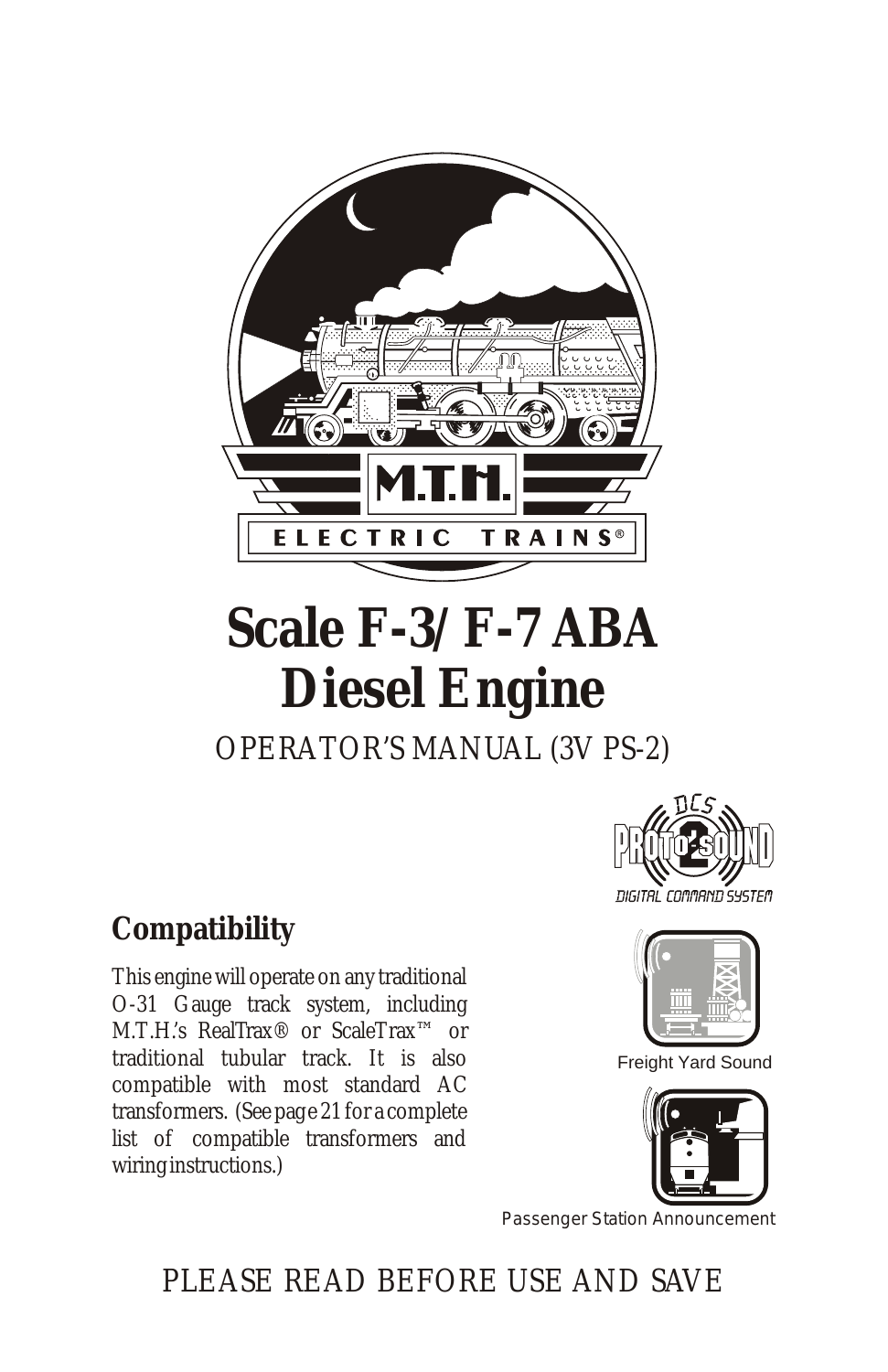### **Table of Contents**

|                                                                     | 3                |
|---------------------------------------------------------------------|------------------|
|                                                                     | $\overline{3}$   |
|                                                                     | 3                |
|                                                                     |                  |
|                                                                     | $\overline{5}$   |
|                                                                     | $\overline{5}$   |
|                                                                     | $\boldsymbol{6}$ |
|                                                                     |                  |
|                                                                     |                  |
| Freight Yard Sounds (FYS)/ Passenger Station Announcements (PSA) 7  |                  |
|                                                                     |                  |
|                                                                     |                  |
|                                                                     |                  |
|                                                                     |                  |
|                                                                     |                  |
|                                                                     |                  |
|                                                                     |                  |
|                                                                     |                  |
|                                                                     |                  |
|                                                                     |                  |
|                                                                     |                  |
|                                                                     |                  |
|                                                                     |                  |
|                                                                     |                  |
| Additional Features Accessible with the DCS Remote Control System22 |                  |
|                                                                     |                  |
|                                                                     |                  |

#### **CAUTION: ELECTRICALLY OPERATED PRODUCT:**

**Not recommended for children under 10 years of age. M.T.H. recommends adult supervision with children ages 10 - 16. As with all electric products, precautions should be observed during handling and use to reduce the risk of electric shock.**

**WARNING:** When using electrical products, basic safety precautions should be observed, including the following: Read this manual thoroughly before using this device.

- <sup>l</sup> M.T.H. recommends that all users and persons supervising use examine the hobby transformer and other electronic equipment periodically for conditions that may result in the risk of fire, electric shock, or injury to persons, such as damage to the primary cord, plug blades, housing, output jacks or other parts. In the event such conditions exist, the train set should not be used until properly repaired.
- <sup>l</sup> Do not operate your layout unattended. Obstructed accessories or stalled trains may overheat, resulting in damage to your layout.
- <sup>l</sup> This train set is intended for indoor use. Do not use if water is present. Serious injury or fatality may result.
- $\bullet$  Do not operate the hobby transformer with damaged cord, plug, switches, buttons or case.

This product may be protected by one or more of the following patents: 6,019,289; 6,280,278; 6,281,606; 6,291,263; 6,457,681; 6,491,263; 6,604,641; 6,619,594; 6,624,537; 6,655,640.

©2005, M.T.H. Electric Trains, Columbia, MD 21046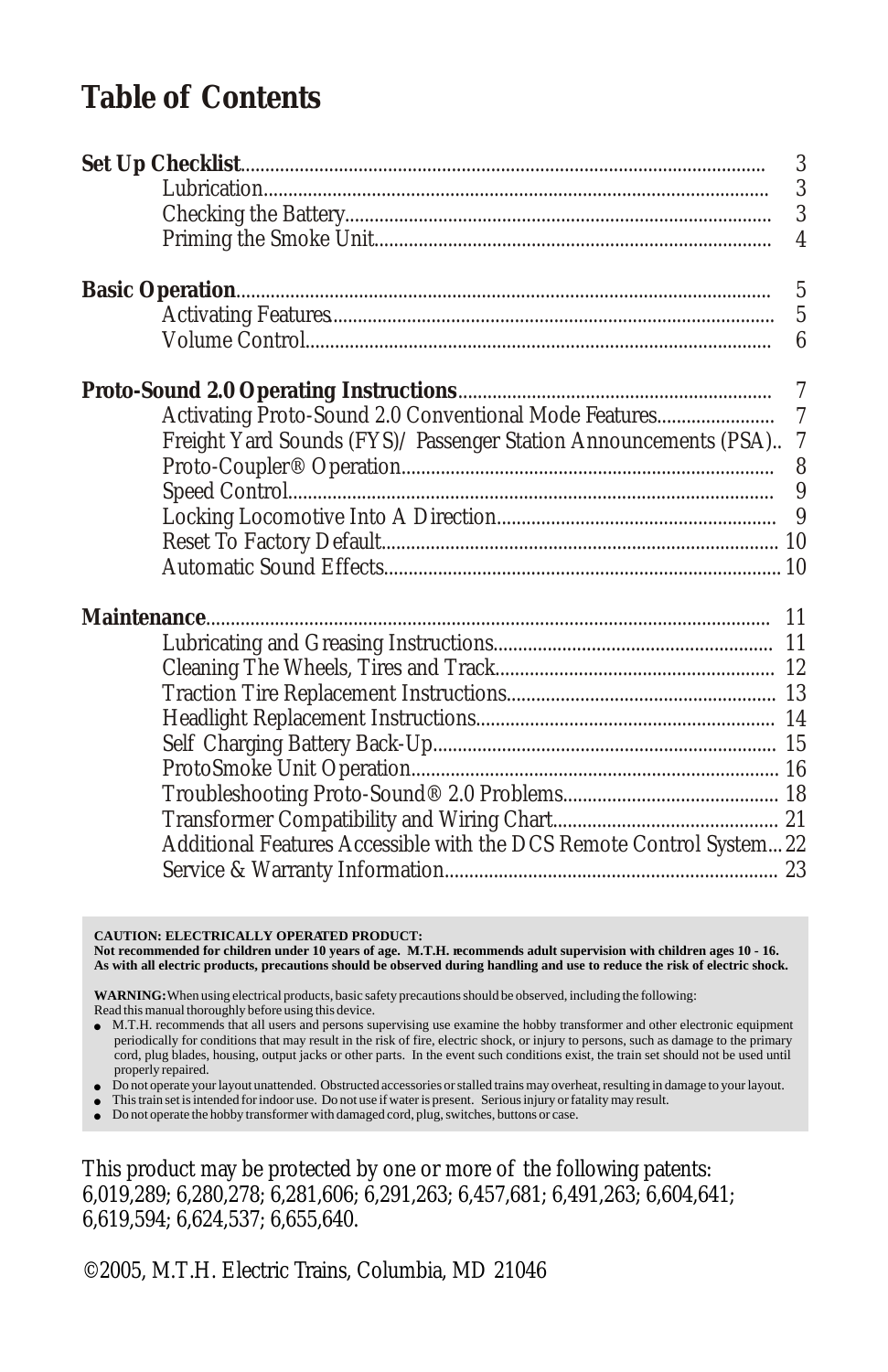# **Set Up Checklist**

- Lubricate the locomotive
- Check to see whether the battery needs to be charged for full sound effects
- Prime the smoke unit
- Apply power to run as described in the Basic Operating Section of this manual

## **Lubrication**

You should lubricate the engine to prevent it from squeaking. Use light household oil and follow the lubrication points marked "L" in Fig. 1. Do not over-oil. Use only a drop or two on each pivot point.





*Figure 1. Lubrication Points on the Locomotive*

## **Checking the Battery**

You may find, if your locomotive was built several months before you set it up, that the rechargeable battery has run down and needs to be charged before operating. If you notice that the sounds are garbled, test and charge the engine as described in the "Self-Charging Battery Back-Up" on page 15.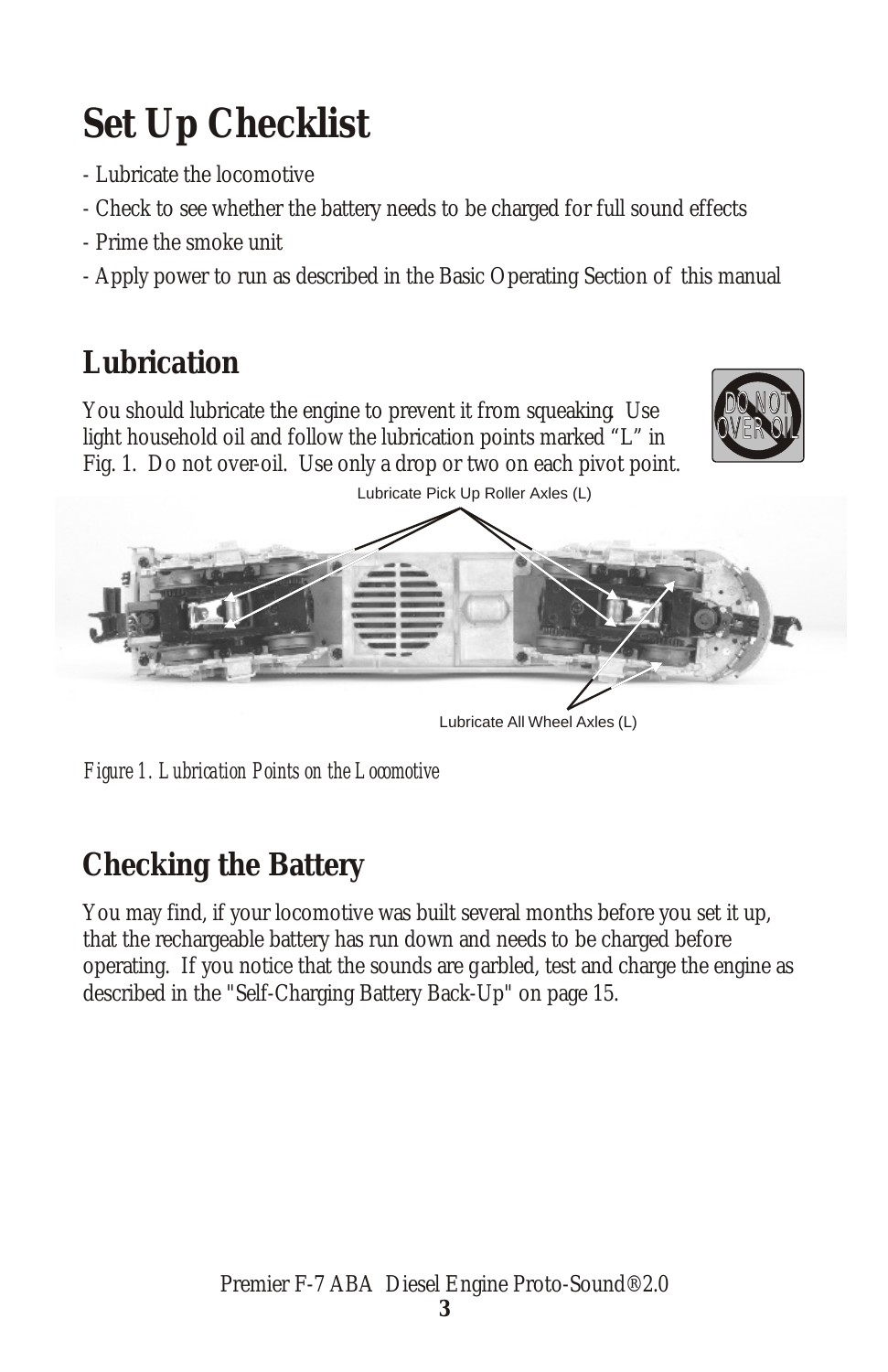## **Priming the Smoke Unit**

When preparing to run this engine, add 15-20 drops of smoke fluid through the smokestack (see Fig. 2). We recommend M.T.H. ProtoSmoke, Seuthe, LGB, or LVTS fluids. Do not overfill the unit or the fluid may leak out and coat the interior engine components.

If you choose not to add smoke fluid (or have already added fluid but choose to run smoke-free), turn off the smoke unit by turning the smoke unit volume control fully counter clockwise. **Failure either to add fluid to the smoke unit or to turn it off may damage the smoke unit heating element and/or wicking material.**



*Figure 2. Adding Smoke Fluid*



*Figure 3. Smoke Unit Control*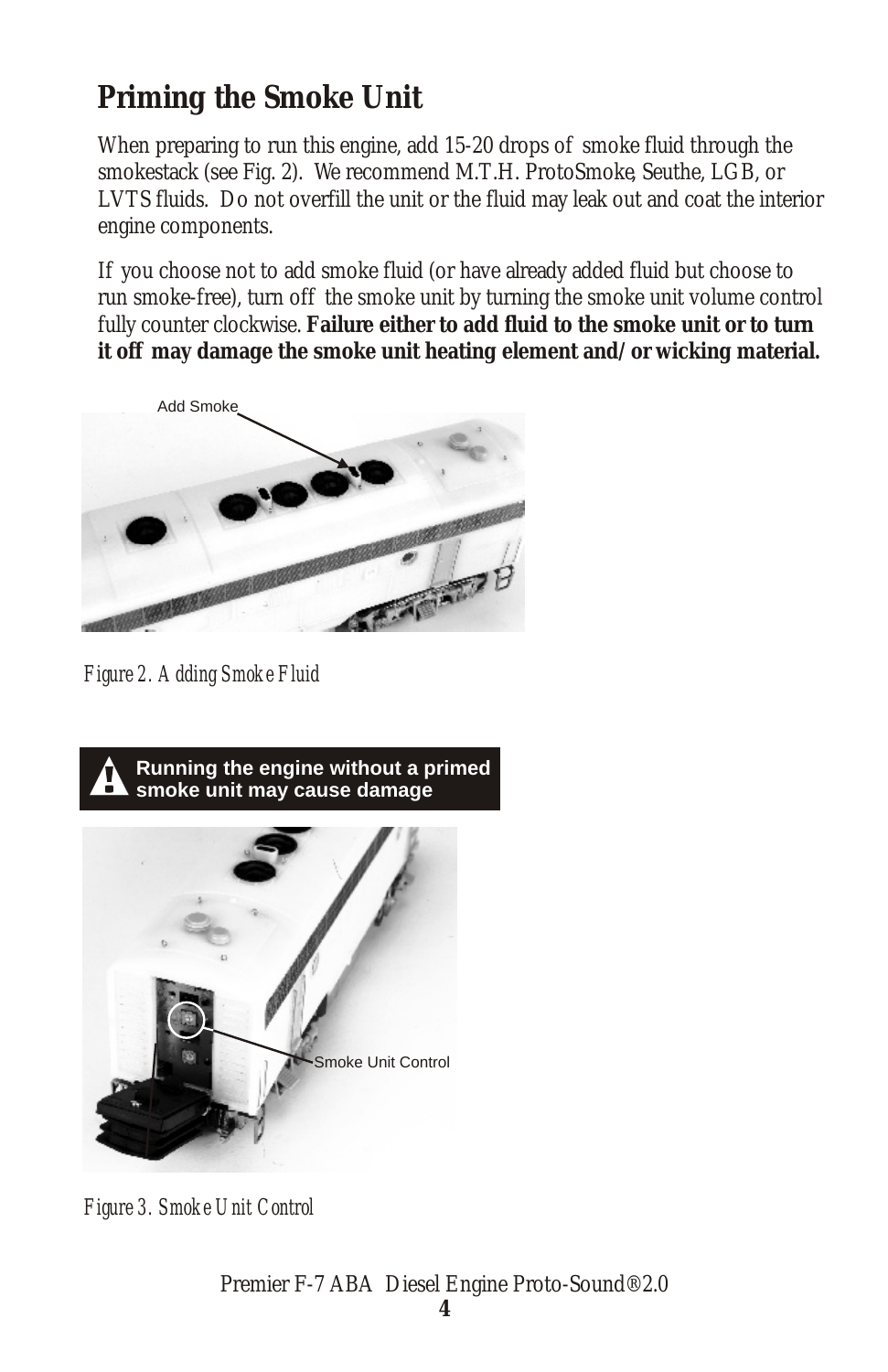## **Basic Operation**

The Throttle knob controls how fast your train will travel. Turn the throttle knob up ½-way, until the engine lights shine bright. Put the engine into motion by pressing the Direction button on your transformer once. (hold it for approximately 1 second)

If the engine does not begin to move as soon as you firmly press the Direction button, you may not have sent enough voltage to the track to make the train move. Turn the throttle up a bit higher until the train begins to move.

## **Activating Features**

**Throttle** - To increase or decrease track voltage, and therefore train speed, turn the throttle control knob. Turning clockwise will increase voltage and speed, while turning counterclockwise will decrease voltage and speed. The engine will maintain the speed you set after you release the throttle until you turn it again to change the voltage and speed.

**Bell** - To sound the bell, in an engine equipped with a bell firmly press and release the Bell button. To turn the bell off, press and release the Bell button again. The bell will continue to ring from the time you turn it on until you press and release the button again to turn it off.

**Horn/Whistle** - To sound the horn/whistle, firmly press the horn/whistle button. The horn or whistle will sound for as long as you continue to depress the button. It will stop when you release the button.

**Direction** - Your train is programmed to start in neutral. The train will always cycle neutral-forward-neutral-reverse with each press and release of the direction button. The engine is programmed to restart in neutral each time the track voltage is turned off for 25 seconds or more.

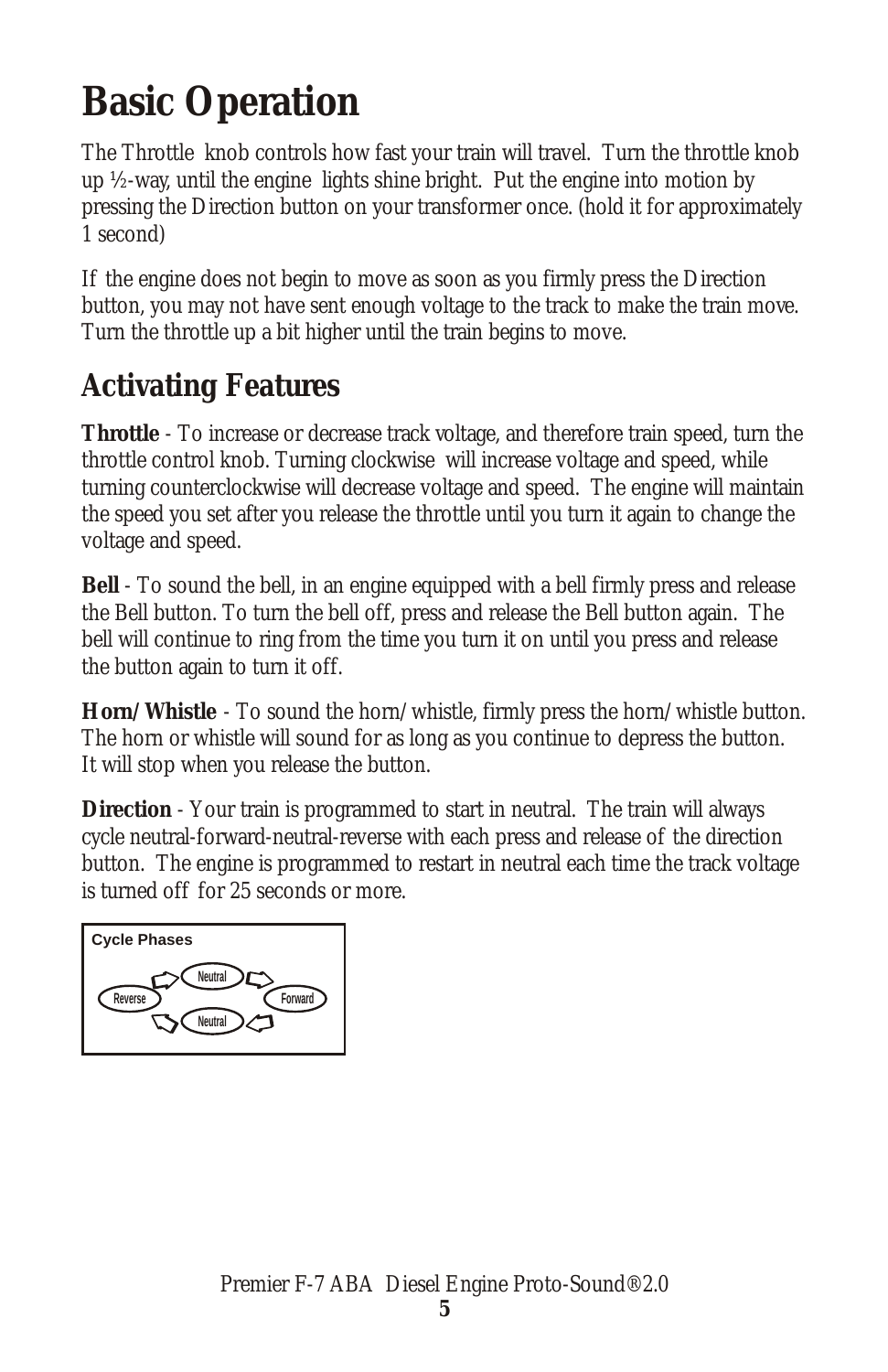## **Manual Volume Control**

To adjust the volume of all sounds made by this engine, turn the master volume control knob located next to the fuel tank clockwise to increase the volume and counter-clockwise to decrease the volume.



*Figure 4. Manual Volume Adjustment Knob*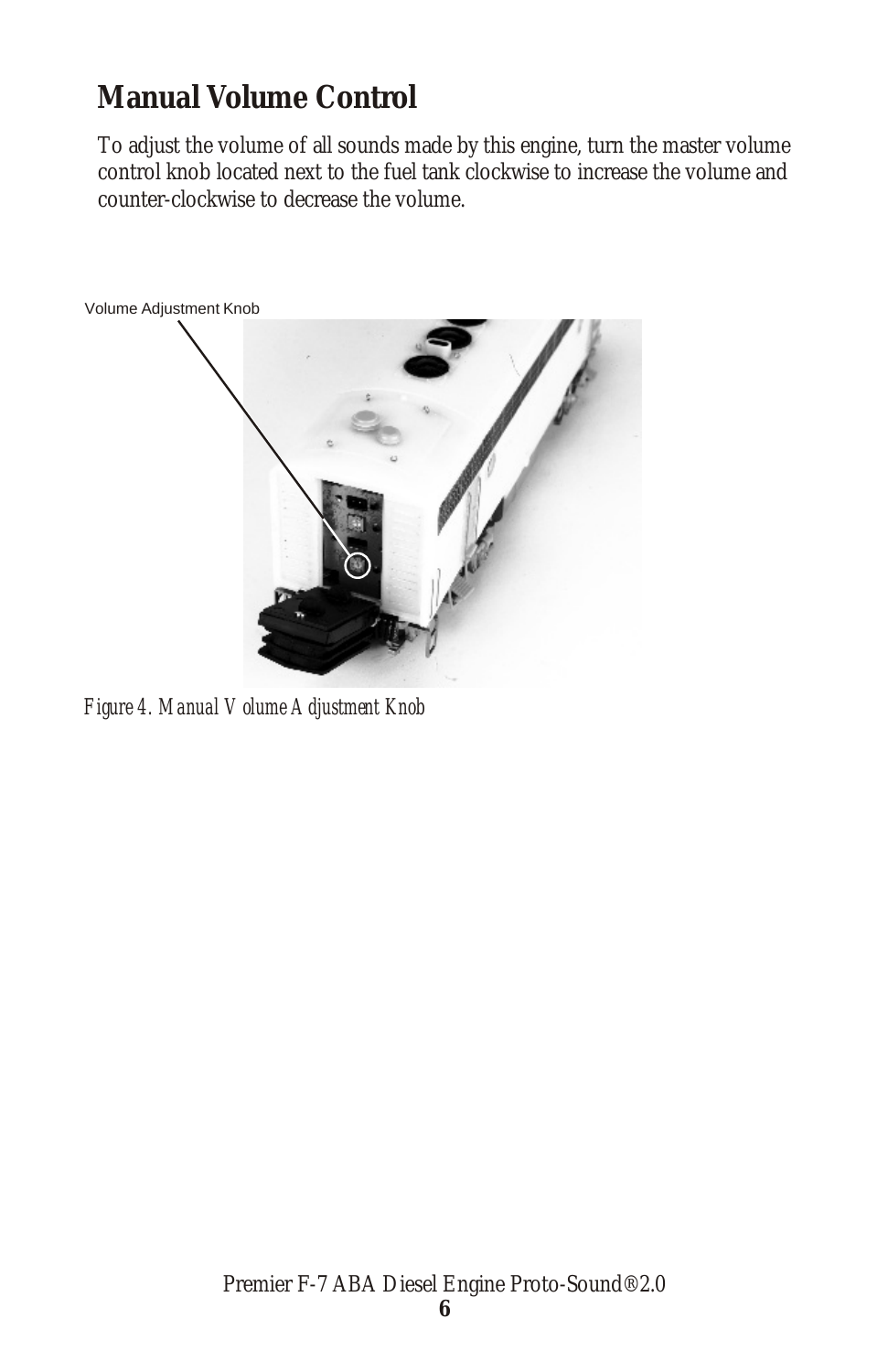## **Proto-Sound 2.0 Operating Instructions**

**This manual contains the operating instructions for Proto-Sound 2.0 in conventional mode only. Instructions for accessing DCS command mode features accompany the DCS Remote Control System equipment.**

#### **Activating Proto-Sound 2.0 Conventional Mode Features:**

Proto-Sound 2.0 features are activated by sequences of Bell and Horn/Whistle button pushes described below. Please read the full descriptions of each feature before using it. To use these buttons to activate features rather than to blow the horn/ whistle or ring the bell, you should tap the buttons very quickly with a ½-second pause between button presses. You may need to practice your timing to make this work smoothly.

| <b>Timing Chart</b>             |                    |         |                    |         |
|---------------------------------|--------------------|---------|--------------------|---------|
| Press                           | $\frac{1}{2}$ Sec. | Press   | $\frac{1}{2}$ Sec. | Press   |
| <b>Whistle</b>                  | Pause              | Bell    | Pause              | Bell    |
| Short &                         |                    | Short & |                    | Short & |
| Firm                            |                    | Firm    |                    | Firm    |
| Total Time Lapse: 1 1/2 Seconds |                    |         |                    |         |

| <b>Feature to Be Activated</b>                                    | <b>Button Code:</b>                         |
|-------------------------------------------------------------------|---------------------------------------------|
| Freight Yard or Passenger Station Sounds  1 Bell, 2 Horn/Whistles |                                             |
| Fire the Rear Coupler                                             | 1 Bell, 3 Horn/Whistles                     |
| Fire the Front Coupler                                            | 1 Bell, 4 Horn/Whistles                     |
| Speed Control On/Off                                              | 1 Horn/Whistle, 2 Bells (from Neutral only) |
| Lock into a Direction                                             | 1 Horn/Whistle, 3 Bells                     |
| <b>Reset to Factory Defaults</b>                                  | 1 Horn/Whistle, 5 Bells (from Neutral only) |

#### **Freight Yard Sounds (FYS) or**

#### **Passenger Station Announcements (PSA):**

Your engine is equipped with a sound package of either freight yard or passenger station sounds that you can play. **Each sequence described below will play as long as it is left on, randomly generating sounds, but be sure to allow approximately 30 seconds between the button pushes described below to allow the FYS/PSA sufficient time to run through each sequence.**

- ! To cue the sound system to play the FYS/PSA, quickly but firmly tap the Bell button once followed by 2 quick taps of the Horn/Whistle button while the engine is moving. Tap the buttons quickly but allow approximately ½ second between each press.
- ! Press the Direction button once to stop the engine. This will trigger the first sequence of FYS/PSA. The reverse unit is temporarily disabled so that the train will not move as you use the Direction button to trigger the sounds, and Proto-Sound 2.0 has disabled operator control over the Horn/Whistle and Bell buttons until the full FYS/PSA sequence is complete.
- ! After waiting about 30 seconds for that sequence to run, press the Direction button again to trigger the second sequence of FYS/PSA.
- ! After about 30 seconds, press the Direction button again to trigger the third FYS/PSA sequence.
- Again, after allowing about 30 seconds for that sequence to run, press the Direction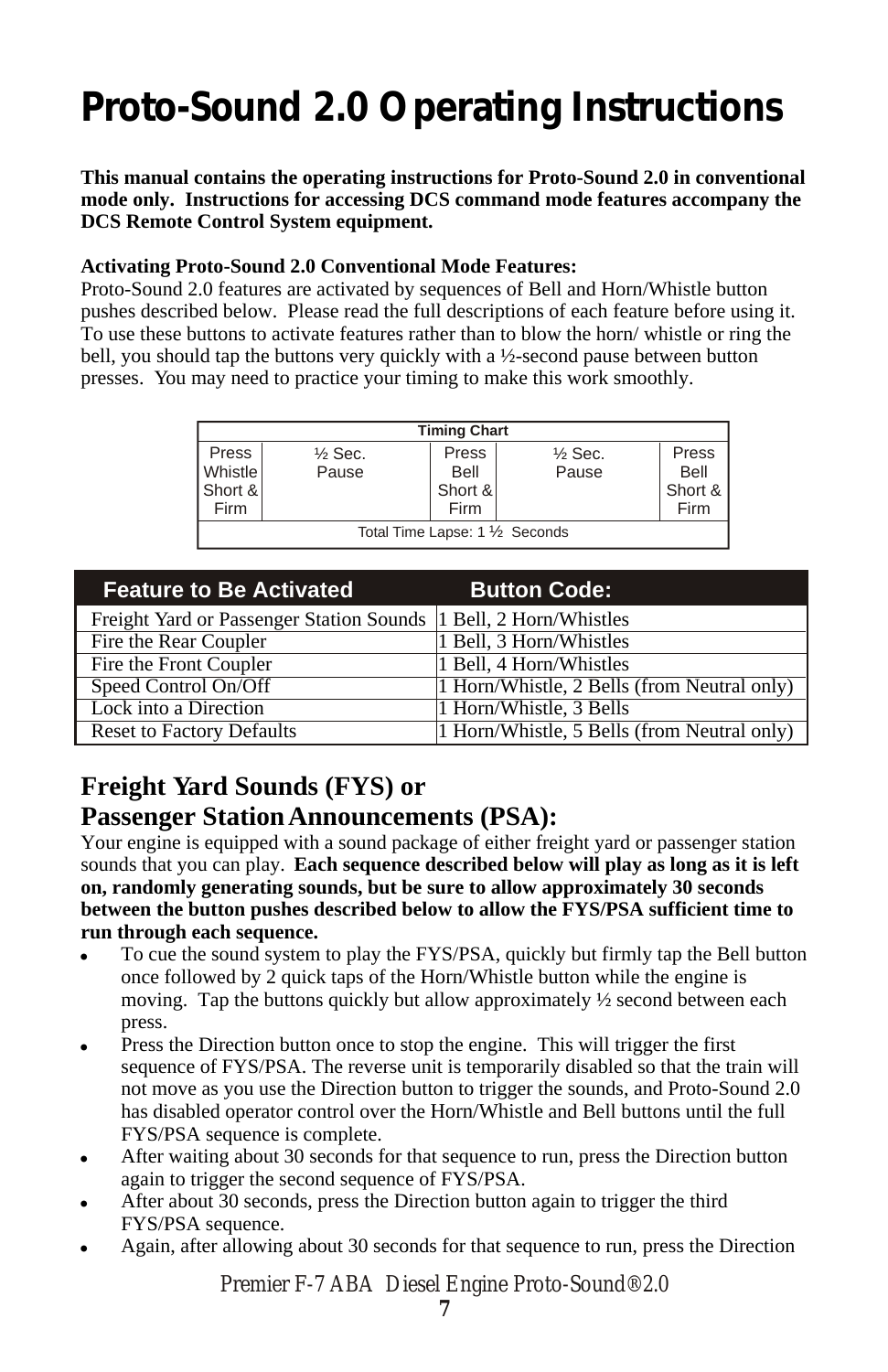! FYS/PSA will continue, and within a few seconds, the engine will start and move out on its own at the current throttle setting, in the same direction it was traveling when you began the sequence. Once the bell turns off, the operator regains control of the transformer's Bell and Horn/Whistle buttons and can ring the bell or blow the horn/whistle as usual.



#### **Tips on Using FYS/PSA**

- You can terminate FYS/PSA at any time by turning off power to the track for 15 seconds.
- ! You do not have to be in Forward to use FYS/PSA. At the conclusion of the full sequence, the train will pull away from the station in whatever direction you were going when you activated the feature.
- You can use FYS/PSA even if you are double-heading with another engine. If the second engine is not equipped with Proto-Sound 2.0, you must remember not to leave the throttle at a high voltage level once you have stopped the engine to run the FYS/PSA. Otherwise, the engine without FYS/PSA will begin vibrating on the track as its motors strain to move the train, since they cannot be automatically disabled during the FYS/PSA cycle (or if an original Proto-Sound engine, FYS/PSA are triggered differently and that engine's motor-disable feature will not be active when you run FYS/PSA in Proto-Sound 2.0).
- FYS/PSA can be triggered from Neutral. It will operate the same as if triggered while in motion except that, at the conclusion of the FYS/PSA, the engine will depart in the next direction of travel, as opposed to the direction it was traveling before entering Neutral.

#### **® Proto-Coupler Operation**

This locomotive is equipped with one or more coil-wound Proto-Couplers for remote uncoupling action. Because Proto-Couplers are controlled through the Proto-Sound 2.0 microprocessor, they do not require an uncoupling track section or modification to your layout to function. You can fire a coupler from neutral or while in motion. Use the code shown below (and in the chart on page 7) to fire the coupler(s).

#### **Rear Coupler:**

To fire the rear coupler, quickly tap the Bell button once followed by three quick taps of the Horn/Whistle button, allowing approximately  $\frac{1}{2}$  second to lapse between each quick button press. The sound of the liftbar and air line depletion will play, and the knuckle will be released.

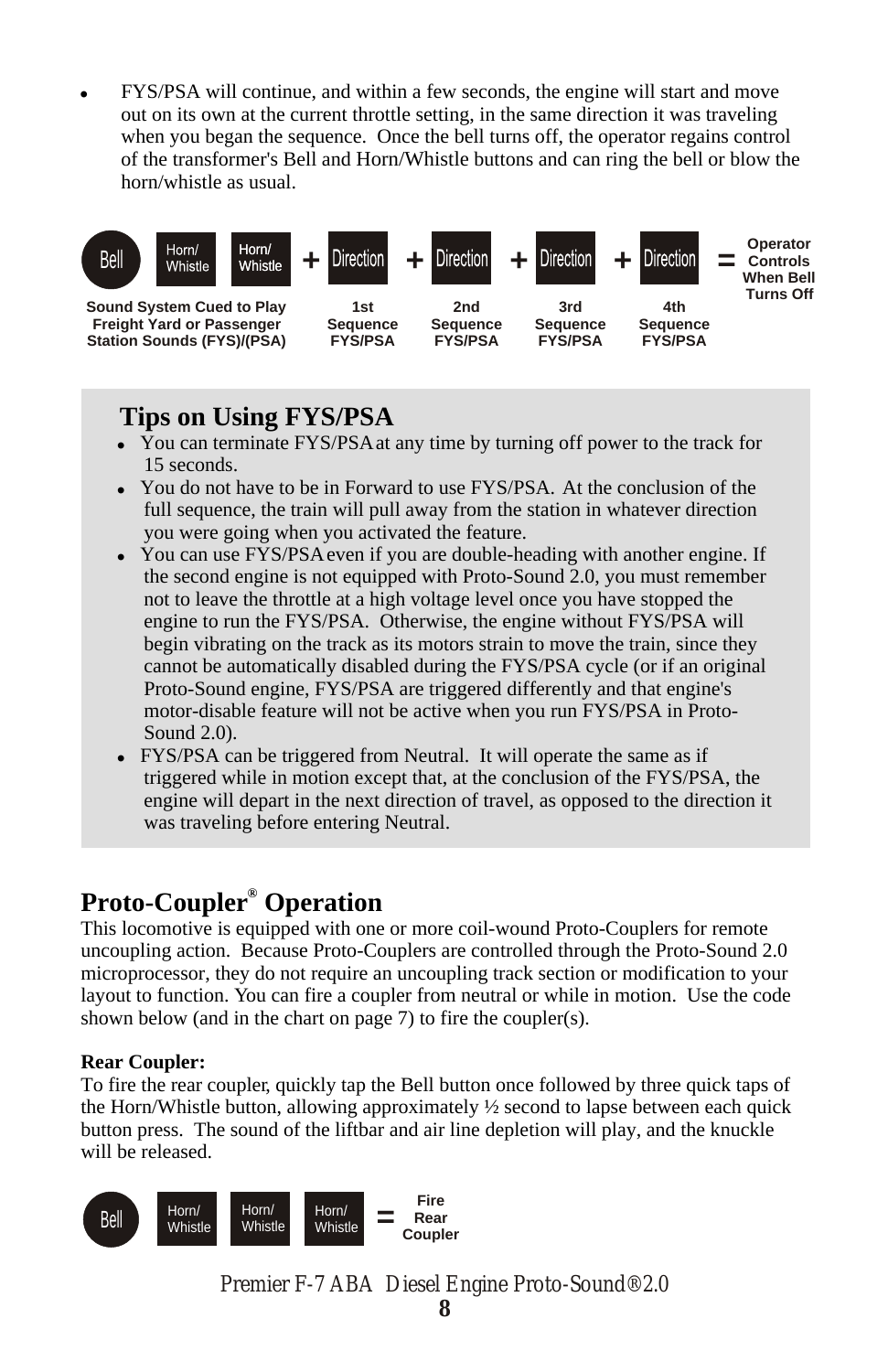#### **Front Coupler:**

To fire the front coupler (if your engine has one), quickly tap the Bell button once followed by four quick taps of the Horn/Whistle button, allowing approximately  $\frac{1}{2}$ second to lapse between each quick button press. The sound of the liftbar and air line depletion will play, and the knuckle will be released.



#### **Speed Control:**

M.T.H. engines equipped with Proto-Sound 2.0 have speed control capabilities that allow the engine to maintain a constant speed up and down grades and around curves, much like an automobile cruise control. You can add or drop cars on the run, and the engine will maintain the speed you set.

While the engine is programmed to start with the speed control feature activated, you can opt to turn it off. This means the engine's speed will fall as it labors up a hill and increase as it travels downward. It is also affected by the addition or releasing of cars while on the run. Because the engine will run more slowly at a given throttle voltage when speed control is on than when it is off, you should adjust the throttle to a lower power level for operation with speed control off to avoid high-speed derailments. When speed control is off, the volume will drop to allow for better low voltage operation.

**To turn speed control on and off,** put the engine in neutral, then quickly tap the transformer's horn/whistle button one time then quickly tap the Bell button two times, allowing approximately  $\frac{1}{2}$  second to lapse between each quick button press. Repeat the 1 horn/whistle, 2 bells code to return it to the other condition. You will want to do this during the initial neutral upon start-up if you ever couple this engine to another engine that is not equipped with speed control to avoid damaging the motors in either engine. Each time you shut down the engine completely, it will automatically turn speed control on.



#### **Lock into a Direction:**

You can lock your engine into a direction (forward, neutral, or reverse) so that it will not change directions. To do this, put the engine into the direction you want (or into neutral to lock it into neutral), run it at a very slow crawl (as slowly as it will move without halting), and quickly but firmly tap the Horn/Whistle button once followed by three quick taps of the Bell button, allowing approximately ½ second to lapse between each quick button press. Two horn/whistle blasts will indicate that the engine has made the change. The engine will not change direction (including going into neutral) until you repeat the 1 horn/whistle, 3 bells code to return the engine to its normal condition, even if the engine is kept without power for extended periods of time.

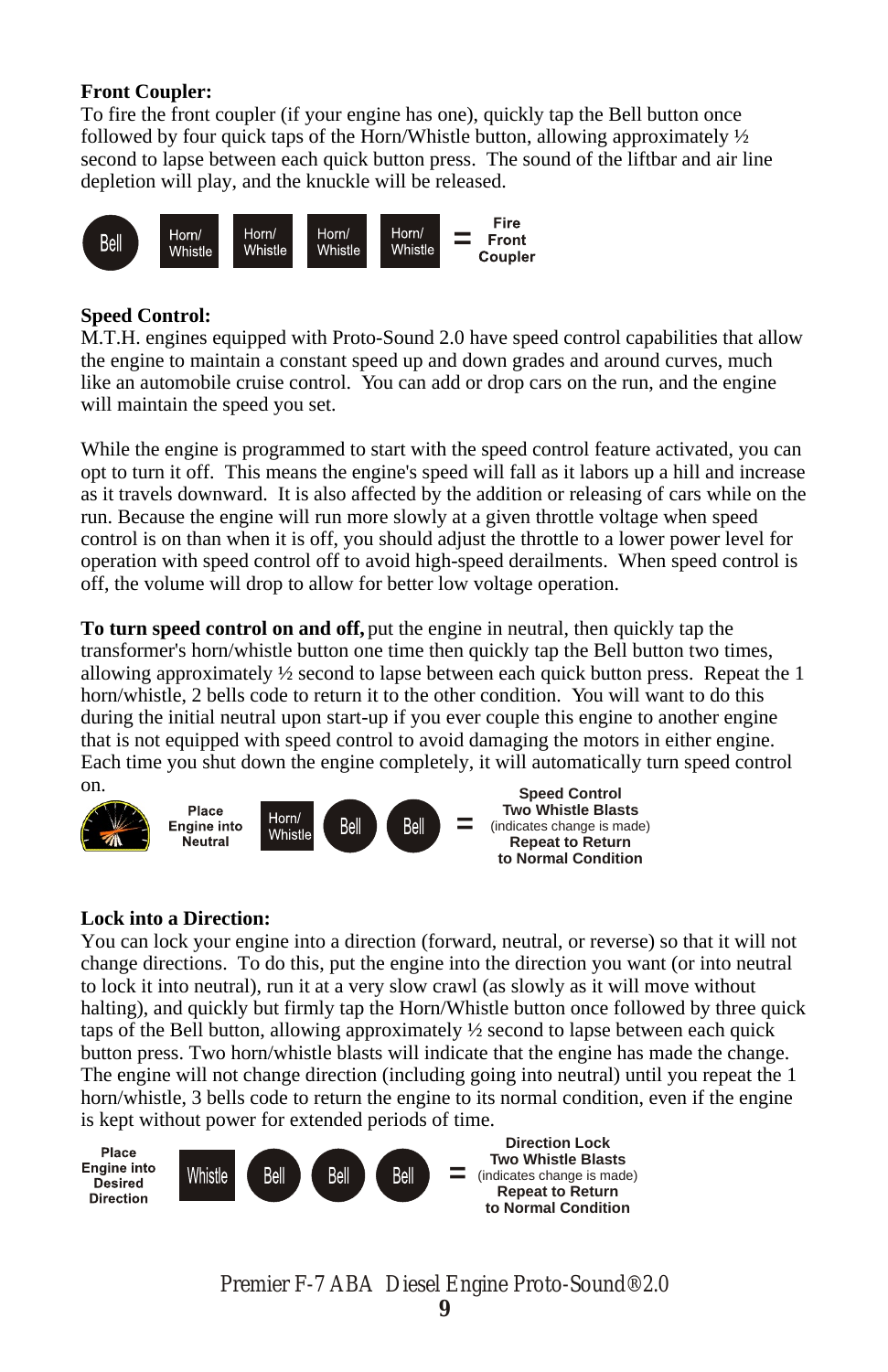#### **Reset to Factory Defaults:**

To override the settings you currently have assigned to the engine and reset it to its factory defaults, while in Neutral tap the Horn/Whistle button quickly once, followed by five quick taps of the Bell button, allowing approximately ½ second to lapse between each quick button press. Two horn/whistle blasts will indicate that the engine has made the change.



#### **Automatic Sounds:**

Certain Proto-Sound 2.0 sound effects automatically play in programmed conventional mode conditions:

- ! **Squealing Brakes** play any time the engine's speed decreases rapidly.
- **Cab Chatter** plays at random intervals when the engine idles in neutral.
- ! **Engine Start-up and Shut-down** sounds play when the engine is initially powered on or is powered off for five seconds or more.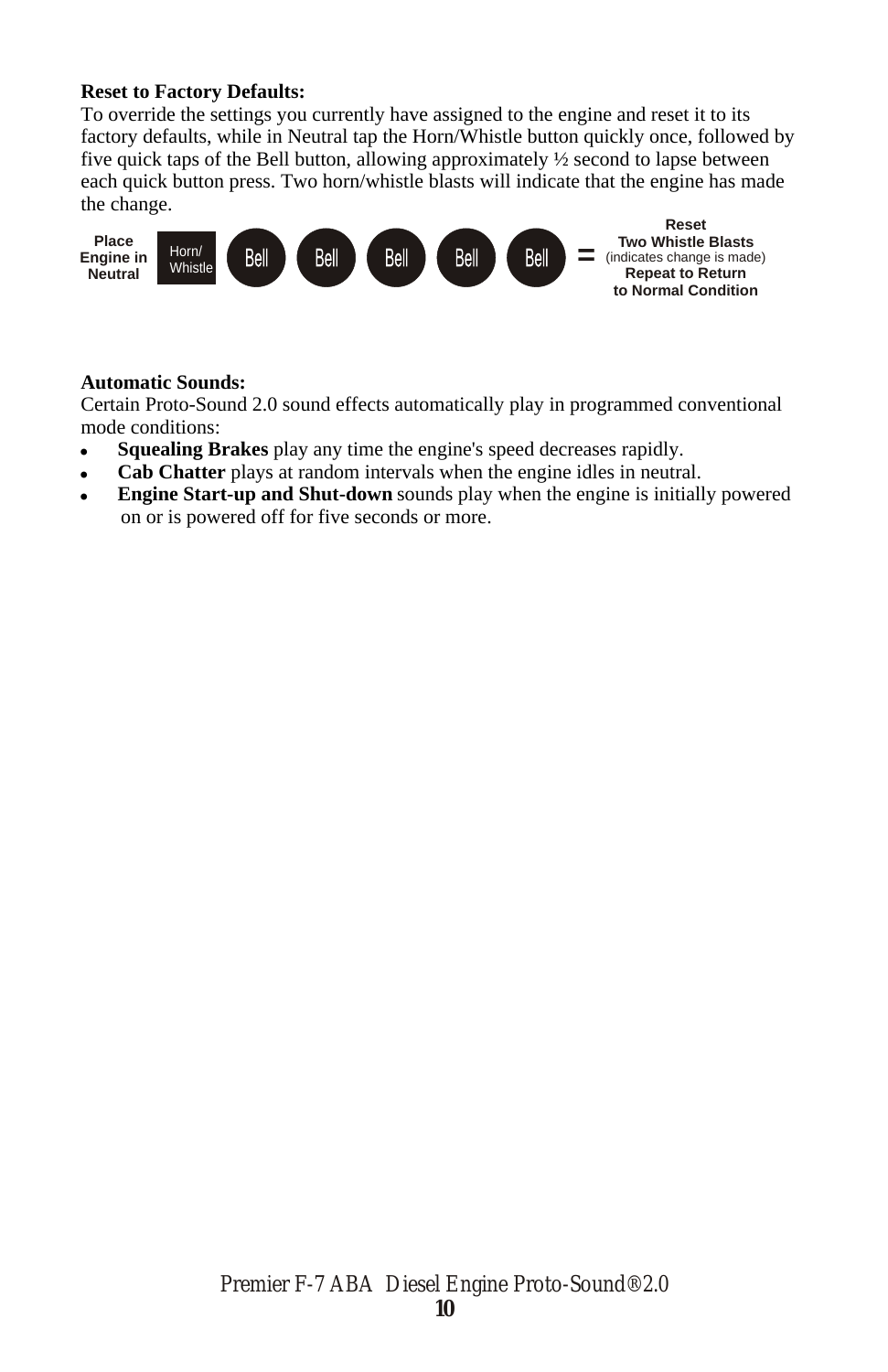## **Maintenance Lubricating and Greasing Instructions**

The engine should be well oiled and greased in order to run properly.

Regularly lubricate all axles and pickup rollers to prevent squeaking. Use light household oil, such as that found in M.T.H.'s maintenance kit. Do not over oil. Use only a drop or two on each pivot point.



![](_page_10_Figure_4.jpeg)

Lubricate All Wheel Axles (L)

DO NOT

DONOT

The locomotive's internal gearing was greased at the factory and should not need additional grease until after 50 hours of operation or one year, whichever comes first. Follow the greasing instructions below. Note that in some tightly packed engines you may need to move internal components temporarily in order to access the gears.

1. To access the gear box, remove the cab from the chassis by unscrewing the body mount screws as seen in Figure 6 and lifting the cab from the chassis.

![](_page_10_Figure_8.jpeg)

![](_page_10_Figure_9.jpeg)

2. Once the cab is removed, remove the trucks by unscrewing the black Phillips motor mount screw located on the underside of the drive trucks (see Fig. 6).

3. Once the motor mount screw has been removed, pull the motor away from the truck block and lightly coat the motor worm gear and bronze drive gear (in the truck block) with grease.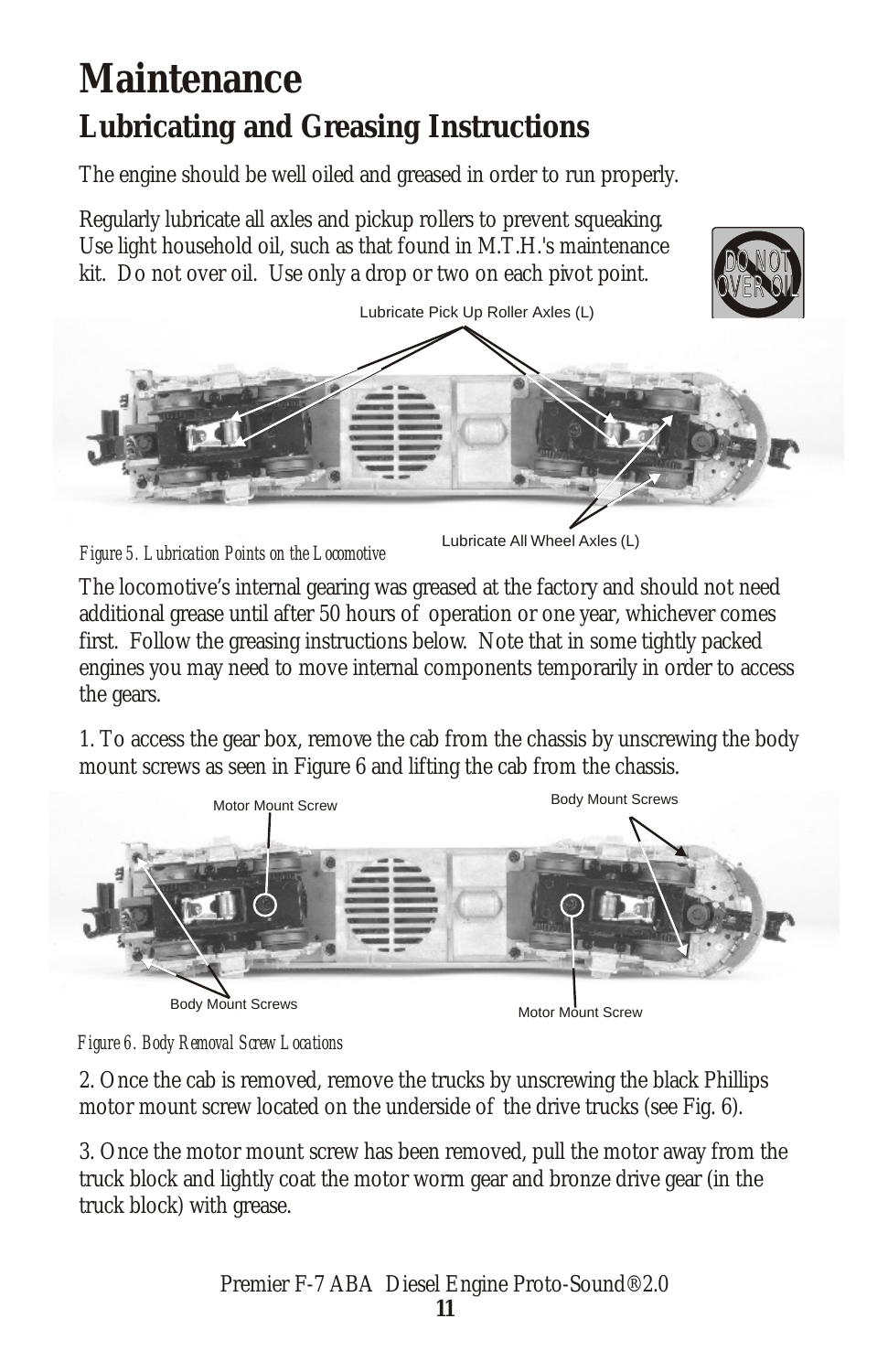5. After repeating the procedure for the other motor, reassemble the chassis and body, being careful that the wire harnesses are not caught between the chassis and body, and reinstall the body mount screws.

Lubricate the outside truck block idler and drive gears with grease. Use the diagram shown in Figure 7 below as a guide and add grease to the points marked.

![](_page_11_Picture_2.jpeg)

Grease Idler Gear (G)

*Figure 7. Greasing The Idler Gears*

## **Cleaning The Wheels, Tires, and Track**

Periodically check the locomotive wheels and pickups for dirt and buildup, which can cause poor electrical contact and traction and prematurely wear out the neoprene traction tires. Wheels and tires can be cleaned using denatured (not rubbing) alcohol applied with a cotton swab.

To clean the track, use RailKing Track Cleaning Fluid or denatured (not rubbing) alcohol and a clean rag. Unplug the transformer and wipe the rails of the track, turning the rag frequently to ensure that you are using clean cloth on the rails. Thereafter, keep an eye on the track and clean it when it gets dirty to ensure good electrical contact and to lengthen the life of the tires.

![](_page_11_Picture_8.jpeg)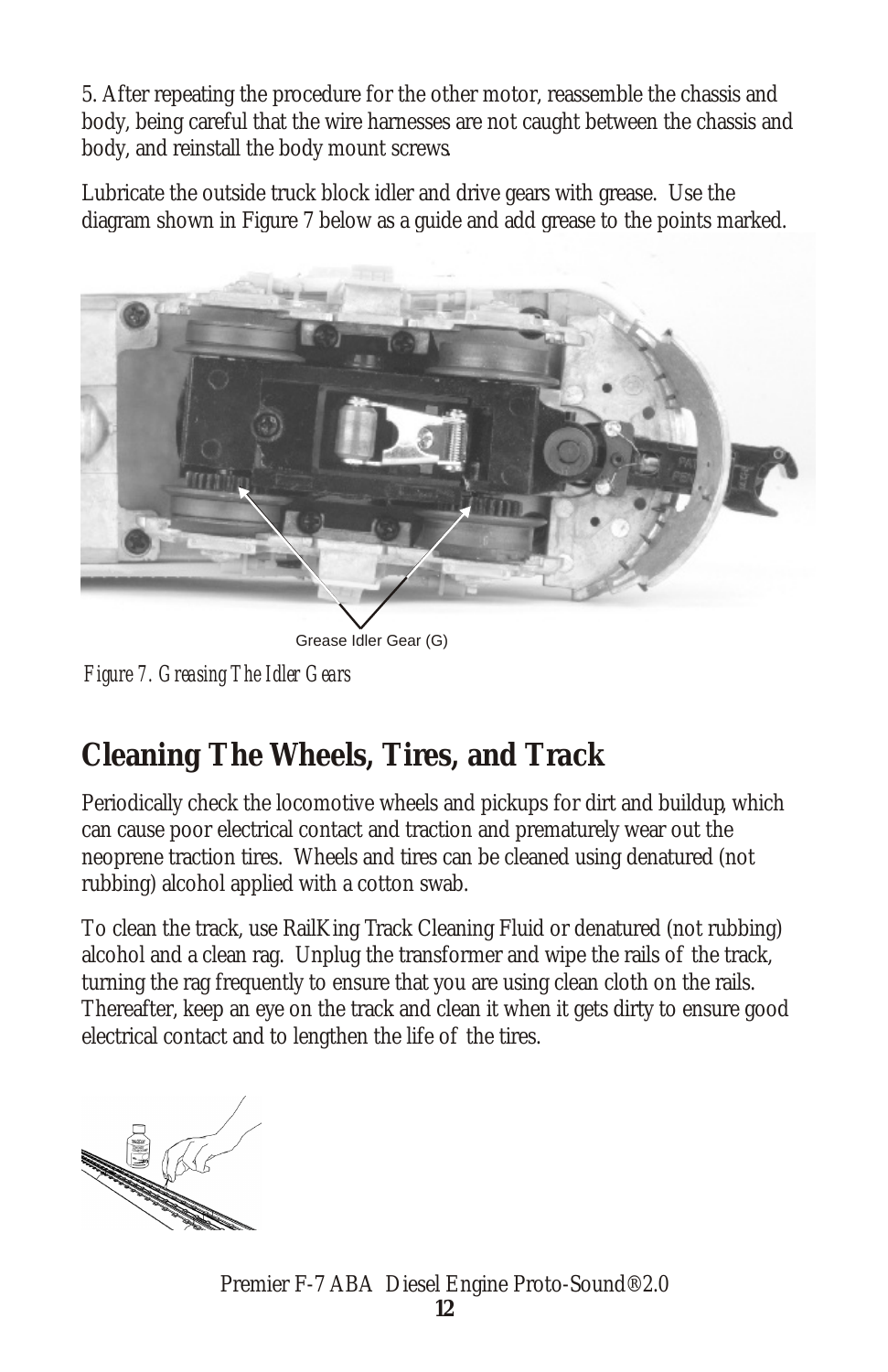### **Traction Tire Replacement InstructionsTraction Tire Replacement Instructions**

Your locomotive is equipped with two neoprene rubber traction tires on each powered truck block. While these tires are extremely durable, they may occasionally need replacement.

1. Remove the truck sides from the truck block.

2. Make sure the old tire has been completely removed from the groove in the drive wheel, using a razor blade or small flathead screwdriver to pry away any remains.

3. Slip the new tire onto the wheel. You may find it useful to use two small flathead screwdrivers to stretch the tire over the wheel.

4. If you twist the tire while stretching it over the wheel, you will need to remove and reinstall the tire. Otherwise your engine will wobble while operating.

5. Make sure the tire is fully seated inside the groove. Use a razor blade to trim away any excess tire that will not seat inside the groove properly.

6. Reassemble in the reverse order.

Replacement parts are available directly from the M.T.H. Parts Department (order online: www.mth-railking.com, e-mail: parts@mth-railking.com; mail: 7020 Columbia Gateway Drive, Columbia MD 21046-1532, FAX: 410-381-6122).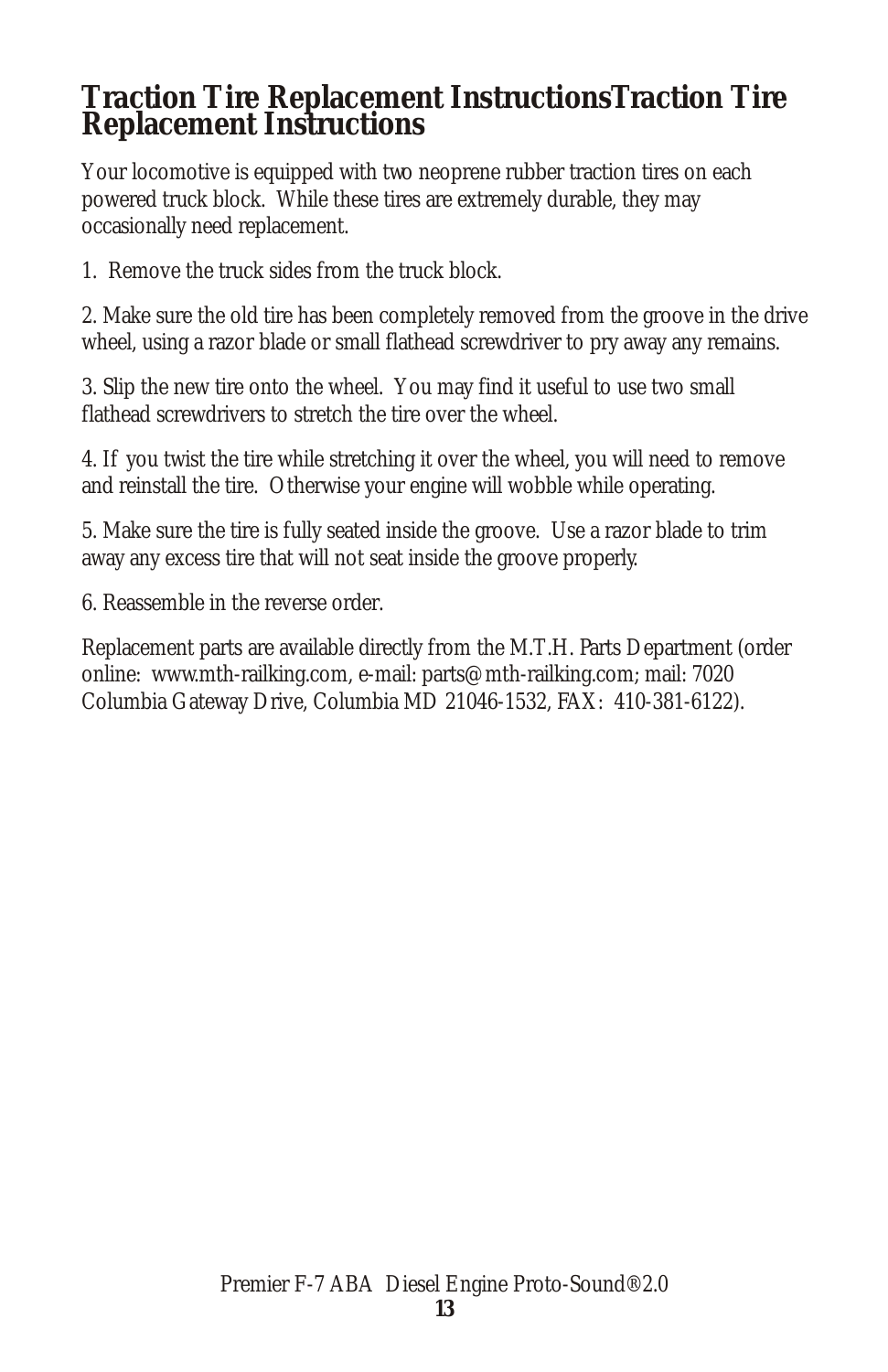## **Locomotive Light Bulb Replacement**

To replace the headlight and cab interior lights on this locomotive, follow these instructions.

Follow the cab removal instructions in the "Lubrication and Greasing Instructions" section on pg. 11 of this manual. Once the body has been removed, follow the instructions below and remove the lights as shown in Fig. 8.

#### **Headlight**

The locomotive's headlight is controlled by a constant voltage circuit in the engine. The headlight is easy to remove and replace when it burns out. The bulb has a quick disconnect plug that attaches the bulb harness to a connector terminal.

Gently disconnect the bulb harness from the connector terminal and remove bulbs through the rear of the headlight socket. Insert the new bulb harness and reconnect. Replacement bulb harnesses are available directly from the M.T.H. Parts Department.

![](_page_13_Picture_6.jpeg)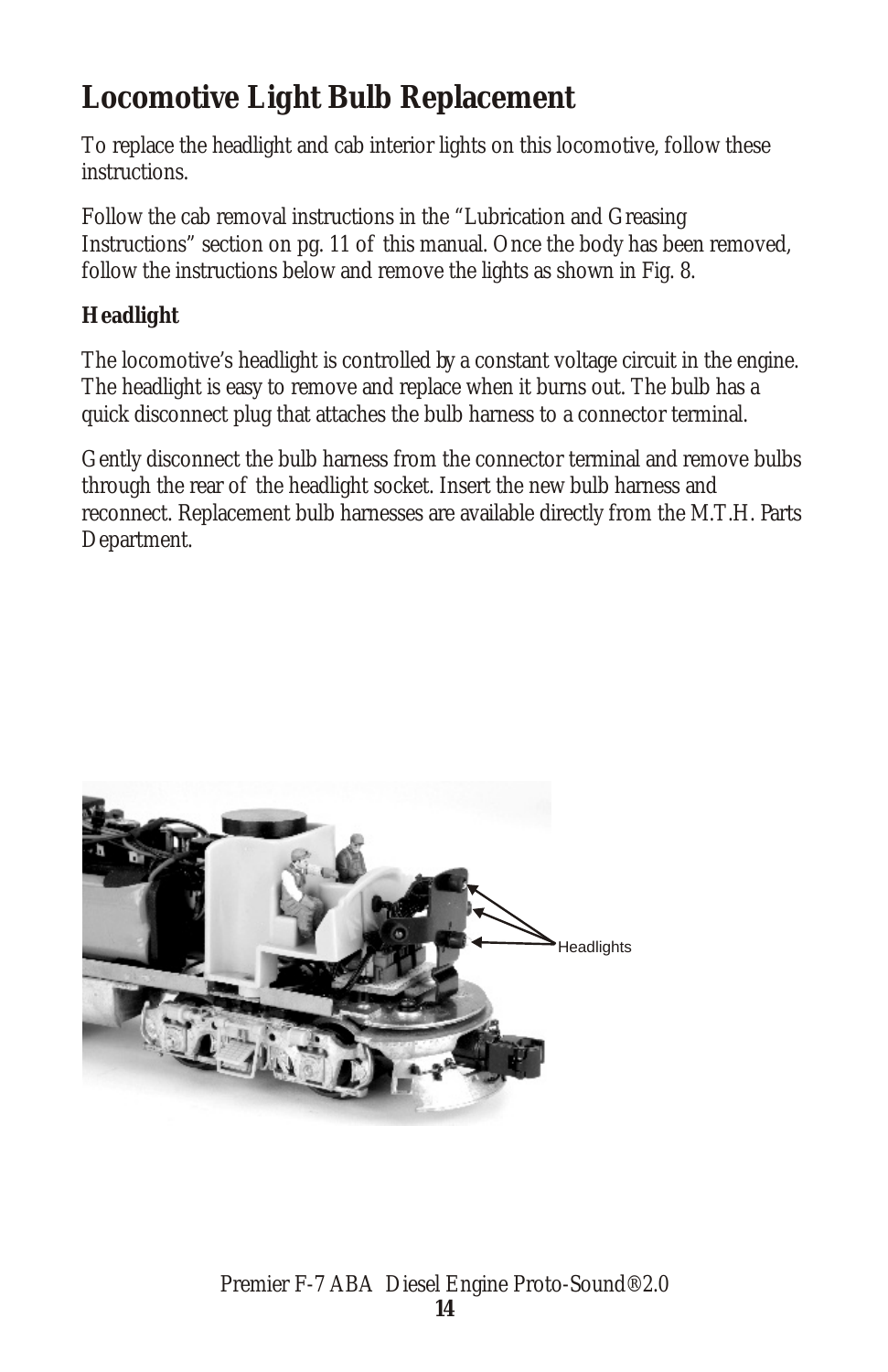## **Self Charging Battery Back-up**

The special NiCad 2.4v self-charging battery recharges continuously during train operation and should last for up to five years. The battery is a dry battery that should not leak or cause any damage to your engine. Depending upon when your engine was built, it may need to be charged right out of the box. If engine sounds seem distorted or garbled at low voltages or become silent when power from the transformer is turned off, test the battery to determine whether it should be recharged or replaced.

**Test:** Put the engine in neutral and leave the track voltage at 10-12 volts (high enough for the lights to shine brightly) for 15 minutes.

**Recharge:** If the sounds are improved at the end of the 15-minute test charge, the battery charge has run down and can be recharged. There are a number of ways you can do this:

![](_page_14_Picture_4.jpeg)

Battery Charger Port

*Figure 9. Battery Charger Port location.*

• Leave the engine in neutral with track voltage at 10-12 volts for 6-7 hours so the battery can fully recharge (if your engine has a smoke unit, be sure it is turned off).

•Use M.T.H.'s battery recharger (sold separately) that plugs into a wall outlet and a special port under the engine to recharge the battery overnight without leaving it on the track.

**Replace:** If the sounds are not improved at the end of the 15-minute test charge, it is time to replace the battery. Available through M.T.H. Parts.

![](_page_14_Picture_10.jpeg)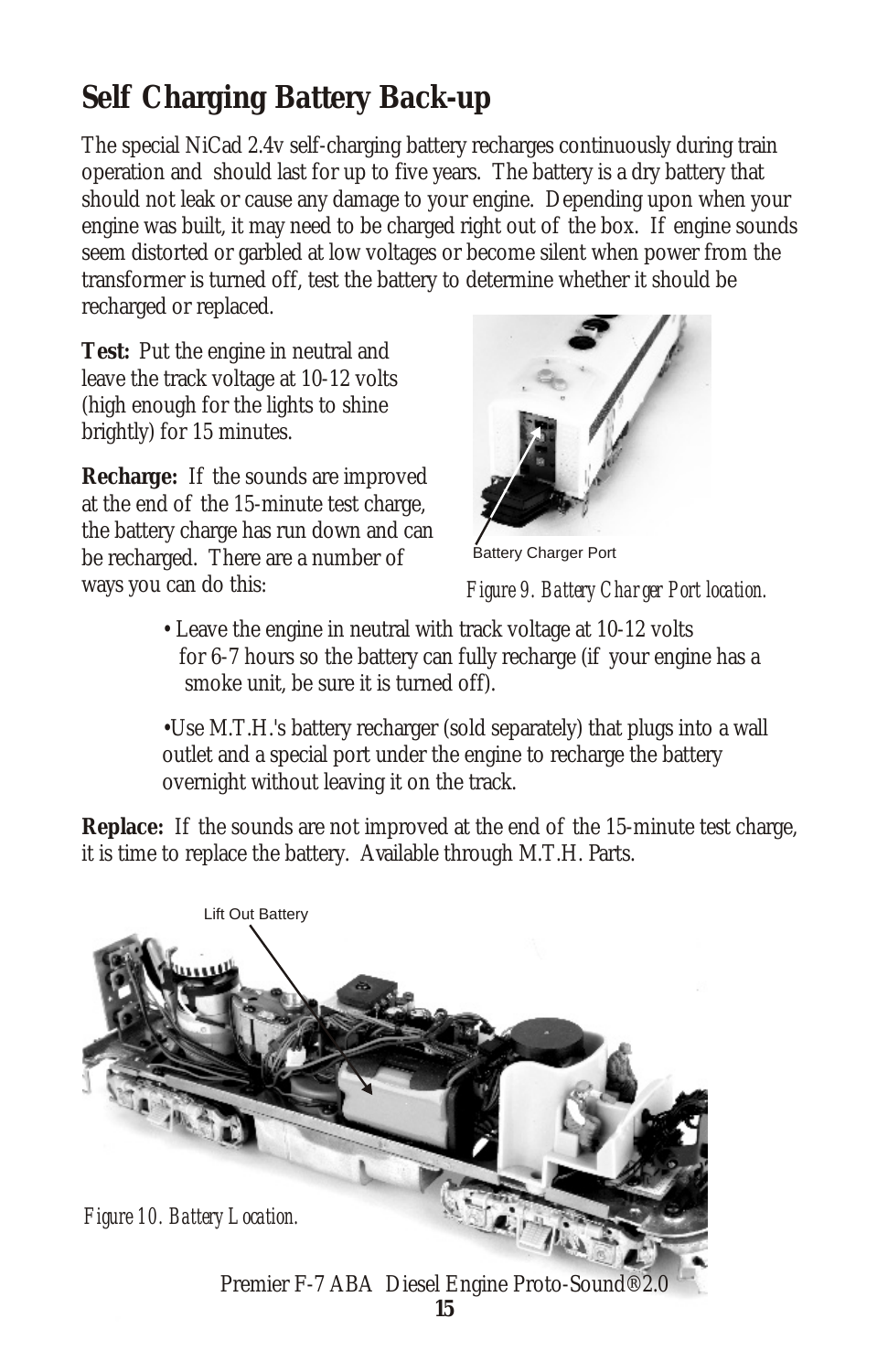## **ProtoSmoke® Unit Operation**

This diesel locomotive contains a Proto-Sound 2.0 controlled smoke unit that outputs smoke through the smkestack on the roof of the engine. The smoke unit is essentially a small heating element and wick that soaks up and then heats a mineral oil-based fluid that emits smoke. The smoke is then forced out of the stack by a small electric fan. Smoke volume is controlled by the Proto-Sound 2.0 system.

With a few easy maintenance steps, you should enjoy trouble-free smoke unit operation for years.

When preparing to run this engine, add 15-20 drops of smoke fluid through the smokestack (see Fig.2). We recommend M.T.H. ProtoSmoke, Seuthe, LGB, or LVTS fluids. Do not overfill the unit or the fluid may leak out and coat the interior engine components.

To adjust the amount of smoke produced, turn the smoke unit volume control clockwise to increase the amount of smoke, or counter-clockwise to reduce the amount (see Fig. 3)

If you choose not to add smoke fluid (or have already added fluid but choose to run run smoke-free), turn off the smoke unit by turning the smoke unit switch to the "OFF" position (see Fig. 3). **Failure either to add fluid to the smoke unit or to turn it off may damage the smoke unit heating element and/or wicking material.**

When the smoke output while running the engine begins to diminish, add another 10-15 drops of smoke fluid or turn the smoke unit off.

When storing the unit for long periods of time, you may want to add about 15 drops of fluid to prevent the wick from drying out.

After removing the engine from storage, add another 25 drops of fluid, letting the wick soak up the fluid for 15 minutes prior to operation.

If you experience poor or no smoke output when the smoke unit is on and has fluid, check the wick to see if it has become hard, blackened, and unabsorbent around the heating element. After removing the locomotive body from its chassis (See Figure 6), remove the smoke unit inspection cover (see Fig. 11). After removing the inspection cover screws, lift the inspection plate away and inspect the wick. If it is darkly discolored and hard, it should be replaced.

Replacement parts and wick replacement instructions are available directly from the M.T.H. Parts Department (order online: www.mth-railking.com, e-mail: parts@mth-railking.com; mail: 7020 Columbia Gateway Drive, Columbia MD 21046-1532, FAX: 410-381-6122).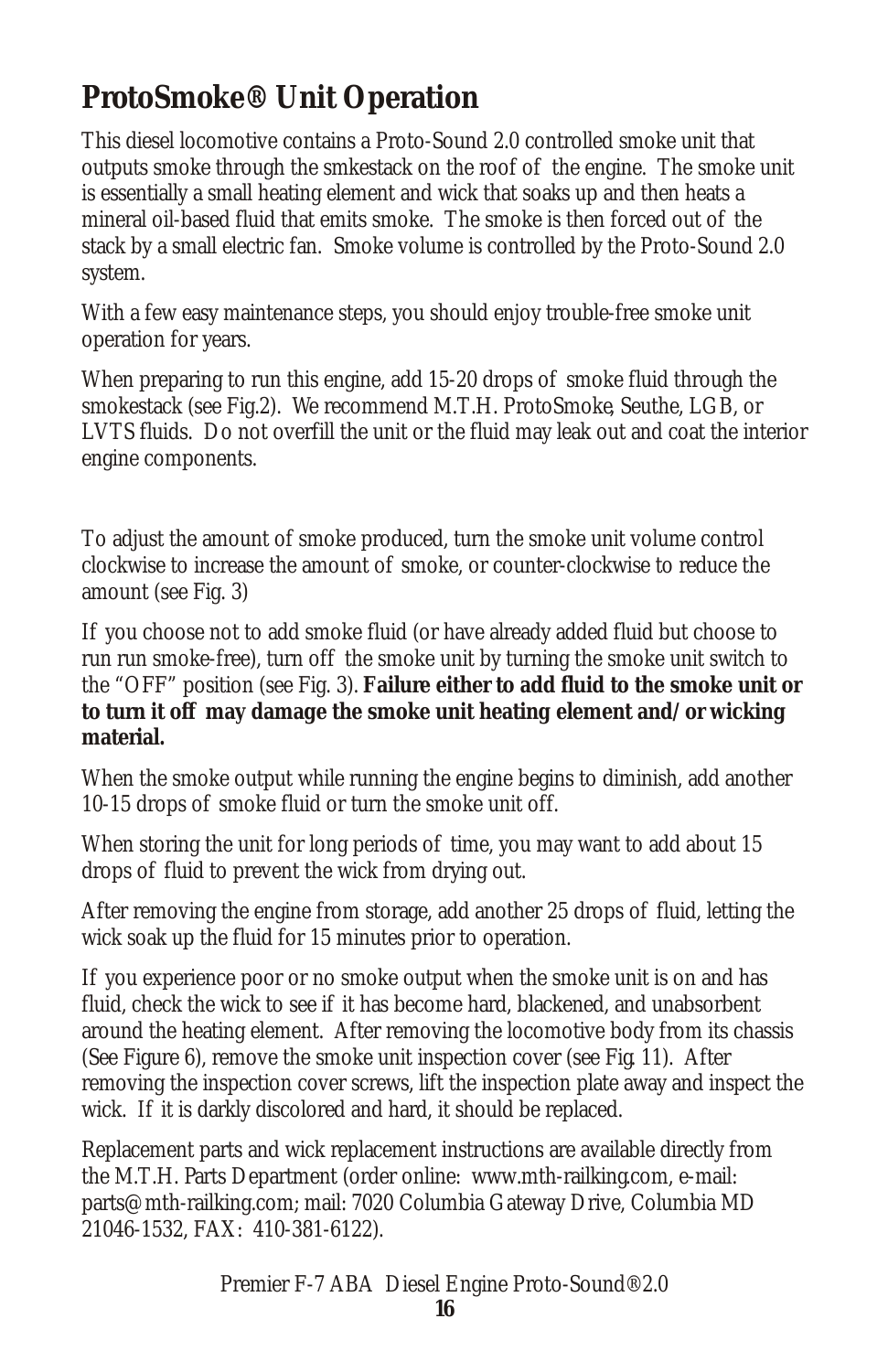![](_page_16_Picture_0.jpeg)

*Figure 11. Inspecting the Smoke Unit Wick*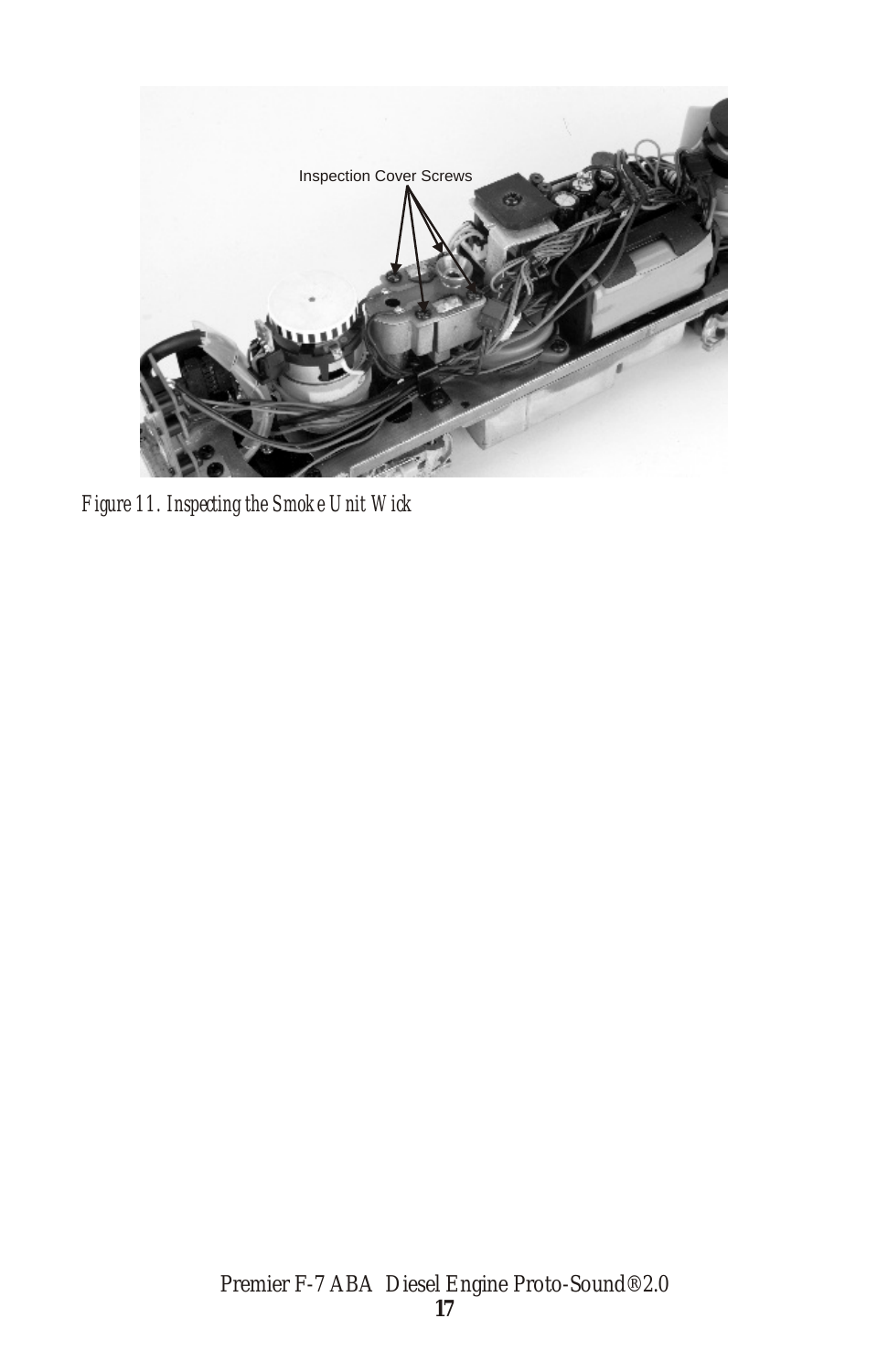## **Troubleshooting Proto-Sound® Problems**

Although Proto-Sound 2.0 has been designed and engineered for ease of use, you may have some questions during initial operation. The following table should answer most questions. If your problem cannot be resolved with this table, contact M.T.H. for assistance (telephone: 410-381-2580; fax: 410-423-0009; service@mth-railking.com, 7020 Columbia Gateway Drive, Columbia MD 21046-1532).

| <b>Starting Up</b>                                                                                                                                            | Remedy                                                                                                                                                                                                |
|---------------------------------------------------------------------------------------------------------------------------------------------------------------|-------------------------------------------------------------------------------------------------------------------------------------------------------------------------------------------------------|
| When I first turn the power on, the<br>engine will not begin to run. I<br>have to turn the throttle off and<br>then on again to get the engine to<br>operate. | This is normal behavior. To<br>prevent accidental high-speed<br>start-ups, Proto-Sound 2.0 is<br>programmed to start up in neutral<br>anytime track power has been<br>turned off for several seconds. |
| <b>Whistle/Horn</b>                                                                                                                                           | Remedy                                                                                                                                                                                                |
| When I press the whistle/horn<br>button, the bell comes on instead.                                                                                           | Reverse the transformer leads.                                                                                                                                                                        |
| I can't get the horn to blow when I<br>press the whistle button.                                                                                              | You may be pressing the button<br>too quickly. Try pressing the<br>whistle/horn button more slowly,<br>taking approximately one full<br>second to fully depress the button.                           |
| <b>Bell</b>                                                                                                                                                   | Remedy                                                                                                                                                                                                |
| When I press the whistle button,<br>the bell sounds.                                                                                                          | Reverse the transformer leads.                                                                                                                                                                        |
| I can't get the bell to ring when I<br>press the bell button.                                                                                                 | You may be pressing the button<br>too quickly. Try pressing the bell<br>button more slowly, taking<br>approximately one full second to<br>fully depress the button.                                   |
| The bell won't work on a separate<br>bell button.                                                                                                             | Check the wiring of the separate<br>button.                                                                                                                                                           |
| Coupler                                                                                                                                                       | Remedy                                                                                                                                                                                                |
| When I try to fire the coupler,<br>FYS/PSA starts.                                                                                                            | You are waiting too long between<br>whistle button presses.                                                                                                                                           |
| The Proto-Coupler won't let the<br>engine uncouple on the fly.                                                                                                | Try lubricating the coupler knuckle<br>with a dry graphite lubricant. Do<br>NOT use oil.                                                                                                              |
| The coupler does not fire or stay<br>coupled.                                                                                                                 | The coupler needs to be cleaned.<br>Wipe with denatured alcohol (not<br>rubbing alcohol) and let dry.                                                                                                 |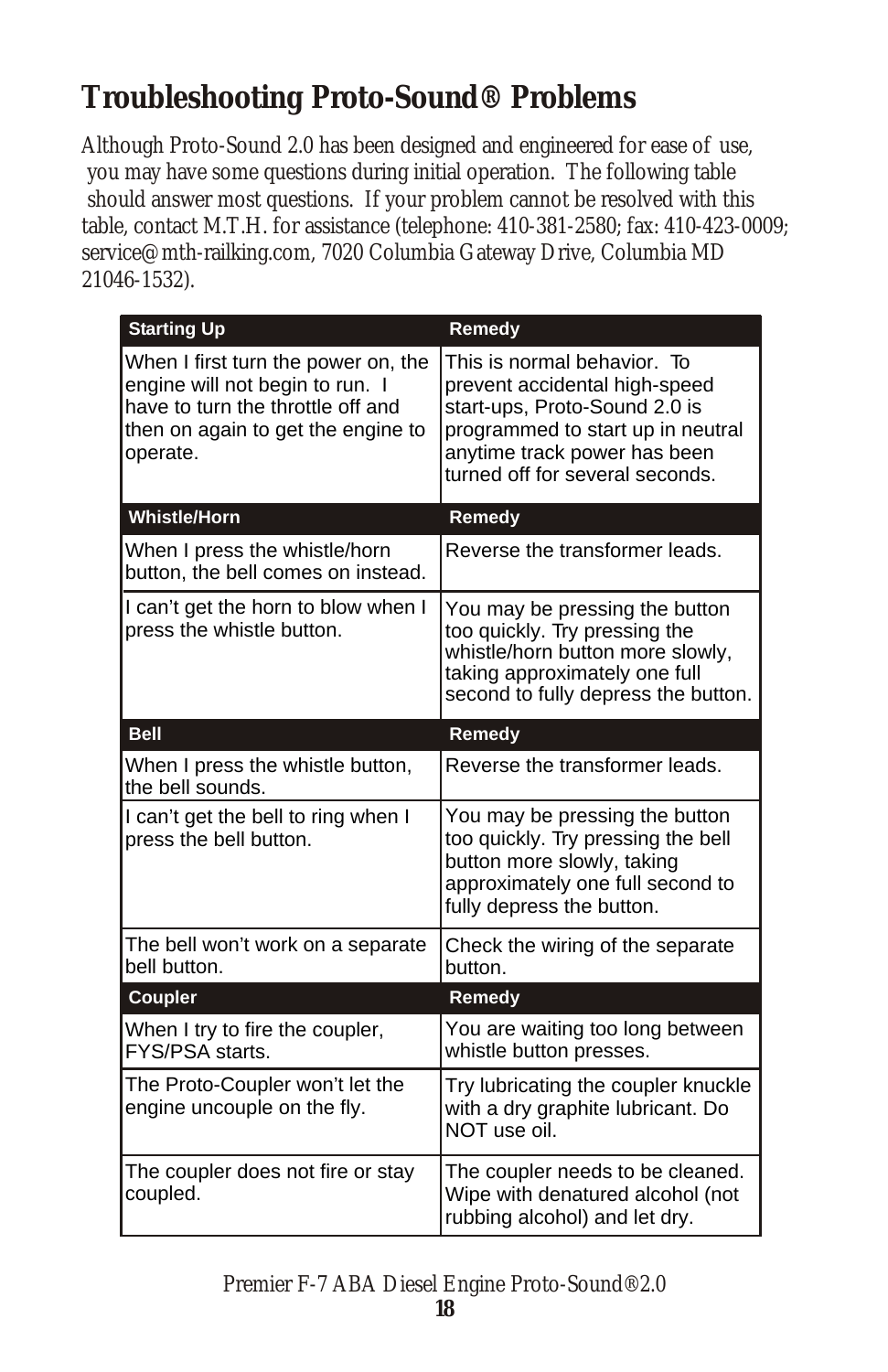| <b>Cab Chatter</b>                                                                         | Remedy                                                                                                                                                                                                                                                                                                |
|--------------------------------------------------------------------------------------------|-------------------------------------------------------------------------------------------------------------------------------------------------------------------------------------------------------------------------------------------------------------------------------------------------------|
| Sometimes the Cab Chatter<br>sounds don't play.                                            | Cab Chatter plays only in neutral<br>at random intervals.                                                                                                                                                                                                                                             |
| Lock-out                                                                                   | Remedy                                                                                                                                                                                                                                                                                                |
| I can't get the engine to run after I<br>power up the transformer. It sits                 | The engine is locked into the<br>neutral position. Follow the<br>procedure in the "Lock into a<br>Direction" section.                                                                                                                                                                                 |
| The engine won't lock into<br>forward, neutral, or reverse.                                | Engine speed must be below 10<br>scale mph (approx. 10 volts or<br>less in conventional mode).                                                                                                                                                                                                        |
| <b>Volume</b>                                                                              | Remedy                                                                                                                                                                                                                                                                                                |
| The sounds seem distorted,<br>especially when the whistle or bell<br>is activated.         | Proto-Sound 2.0 volume is set too<br>high. Turn the volume control knob<br>on the bottom of the chassis<br>counter-clockwise to reduce the<br>volume.                                                                                                                                                 |
| <b>Battery</b>                                                                             | Remedy                                                                                                                                                                                                                                                                                                |
| The engine will not leave the initial<br>neutral setting.                                  | Check to be sure the battery is<br>installed and fully charged. See<br>the "Self-Charging Battery Back-<br>Up" section.                                                                                                                                                                               |
| I get no sounds when the engine<br>shifts between directions.                              | The battery may be dead or need<br>to be charged. See the "Self-<br>Charging Battery Back-Up"<br>section.                                                                                                                                                                                             |
| After I turn off my transformer, my<br>engine continues to make sounds<br>before quitting. | Proto-Sound 2.0 is designed to<br>continue to sound for a few<br>seconds after power to the track<br>has been shut off.                                                                                                                                                                               |
| <b>FYS</b>                                                                                 | Remedy                                                                                                                                                                                                                                                                                                |
| The FYS/PSA sounds occasionally<br>repeat themselves.                                      | Proto-Sound 2.0 has a built-in<br>random number generator that<br>randomly selects each sound clip<br>to play. Because there are a<br>limited number of sound clips<br>available in each FYS/PSA<br>sequence, it is probable that some<br>of these sound clips will be<br>repeated from time to time. |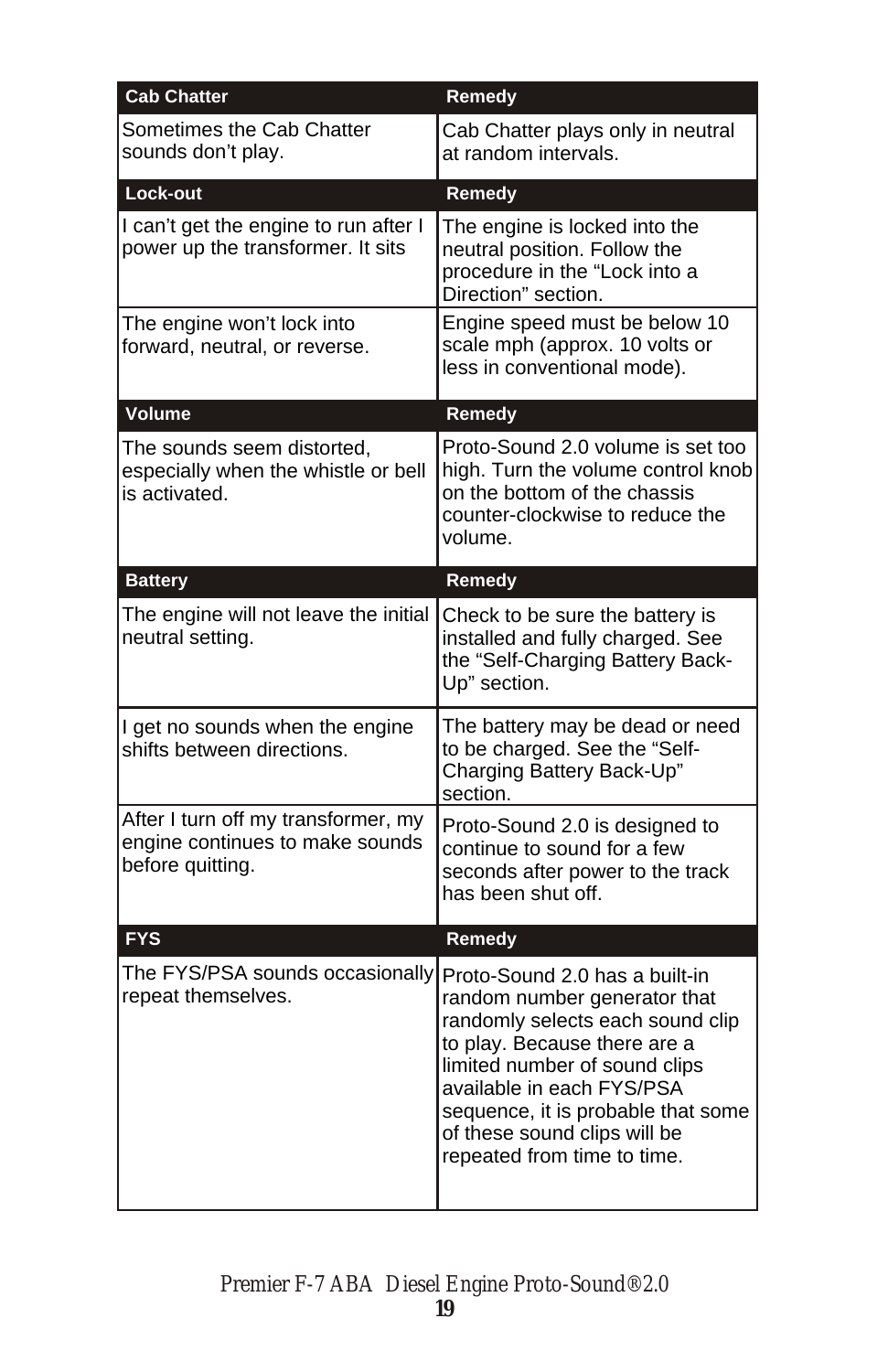| <b>FYS</b>                                                                                                                                                                              | Remedy                                                                                                                                                                                                                                   |
|-----------------------------------------------------------------------------------------------------------------------------------------------------------------------------------------|------------------------------------------------------------------------------------------------------------------------------------------------------------------------------------------------------------------------------------------|
| Once in FYS, the engine doesn't<br>go into reverse.                                                                                                                                     | So that FYS/PSA effects can be as<br>realistic as possible, Proto-<br>Sound 2.0 disables the<br>reversing unit whenever<br>FYS/PSA is enabled. This way<br>the engine remains still at its<br>stop as the operator cycles<br>through the |
| When the FYS/PSA enters its last<br>sequence the bell automatically<br>comes on.                                                                                                        | FYS/PSA is programmed to start<br>ringing the bell at that point. After<br>approximately 12 seconds it will<br>automatically turn off.                                                                                                   |
| When FYS/PSA is enabled,<br>pressing the whistle and bell<br>buttons has no effect.                                                                                                     | Because FYS/PSA must control<br>various effects in each sequence,<br>Proto-Sound 2.0 takes control of<br>these sound effects until you exit                                                                                              |
| I push the direction button but the<br>next sound clip in the sequence<br>does not play or the engine does<br>not come out of FYS/PSA after<br>fourth press of the direction<br>button. | Each FYS/PSA clip must play for<br>approx. 30 seconds before<br>FYS/PSA will advance to the next<br>step in the FYS/PSA cycle. Wait<br>at least 30 seconds in each<br>FYS/PSA sound clip before<br>pressing the direction button.        |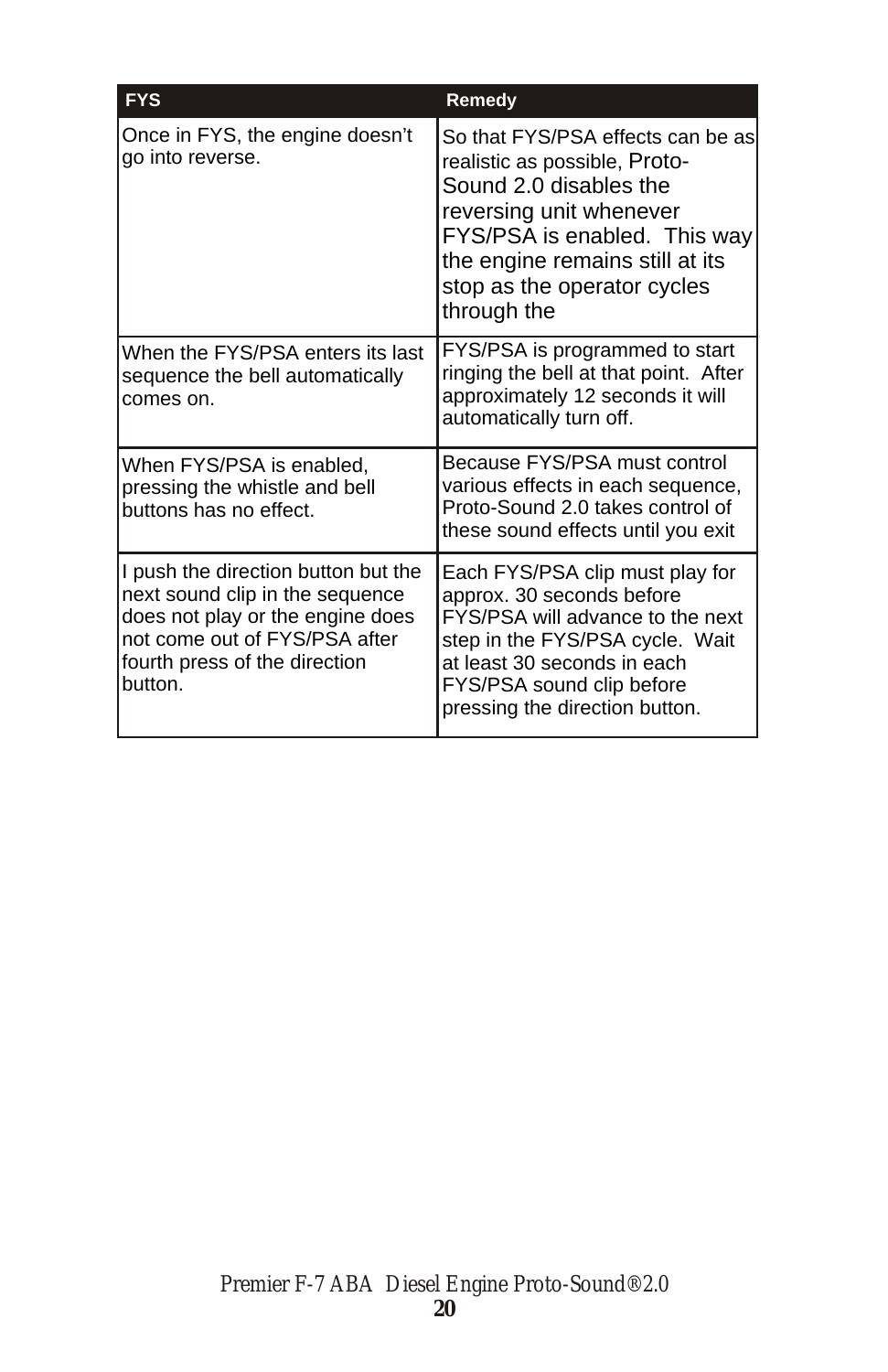## **Transformer Compatibility and Wiring Chart**

Proto-Sound 2.0 is designed to work with most standard AC transformers. The chart below lists the many compatible transformers. Note that many of the operational commands described in these instructions require a bell button, so if your transformer does not have its own bell button, you should consider adding one to get the full benefit of the system. In addition, the chart details how the terminals on these transformers should be attached to your layout.

| <b>Transformer</b><br><b>Model</b>                 | <b>Center Rail</b>                      | <b>Outside Rail</b>                    | Min/Max.<br>Voltage  | Power<br>Rating     | <b>Transformer</b><br><b>Type</b> |
|----------------------------------------------------|-----------------------------------------|----------------------------------------|----------------------|---------------------|-----------------------------------|
| <b>MTH Z-500</b>                                   | <b>Red Terminal</b>                     | <b>Black Terminal</b>                  | $0 - 18v$            | 50-Watt             | <b>Electronic</b>                 |
| <b>MTH Z-750</b>                                   | <b>Red Terminal</b>                     | <b>Black Terminal</b>                  | $0 - 21v$            | 75-Watt             | Electronic                        |
| MTH Z-1000                                         | <b>Red Terminal</b>                     | <b>Black Terminal</b>                  | $0 - 14v$<br>$0-18v$ | 80-Watt<br>100-Watt | Electronic                        |
| <b>MTH Z-4000</b>                                  | <b>Red Terminal</b>                     | <b>Black Terminal</b>                  | $0 - 22v$            | 390-Watt            | Electronic                        |
| Lionel 1032                                        | U                                       | А                                      | $5-16v$              | 90-Watt             | <b>Standard</b>                   |
| Lionel 1032M                                       | U                                       | A                                      | $5-16v$              | 90-Watt             | <b>Standard</b>                   |
| Lionel 1033                                        | U                                       | A                                      | $5-16v$              | 90-Watt             | <b>Standard</b>                   |
| Lionel 1043                                        | U                                       | A                                      | $5-16v$              | 90-Watt             | <b>Standard</b>                   |
| Lionel 1043M                                       | U                                       | A                                      | $5-16v$              | 90-Watt             | <b>Standard</b>                   |
| Lionel 1044                                        | U                                       | А                                      | 5-16v                | 90-Watt             | <b>Standard</b>                   |
| Lionel 1053                                        | U                                       | A                                      | $8 - 17v$            | 60-Watt             | <b>Standard</b>                   |
| Lionel 1063                                        | U                                       | A                                      | $8 - 17v$            | 60-Watt             | <b>Standard</b>                   |
| All-Trol                                           | <b>Left Terminal</b>                    | <b>Right Terminal</b>                  | $0 - 24v$            | 300-Watt            | Electronic                        |
| <b>Dallee Hostler</b>                              | <b>Left Terminal</b>                    | <b>Right Terminal</b>                  |                      |                     | <b>Electronic</b>                 |
| <b>Lionel LW</b>                                   | A                                       | U                                      | $8-18v$              | 75-Watt             | <b>Standard</b>                   |
| <b>Lionel KW</b>                                   | A or B                                  | U                                      | $6-20v$              | 190-Watt            | <b>Standard</b>                   |
| <b>Lionel MW</b>                                   | <b>Outside Track</b><br><b>Terminal</b> | <b>Inside Track</b><br><b>Terminal</b> | $5-16v$              | 50V.A.              | <b>Electronic</b>                 |
| <b>Lionel RS-1</b>                                 | <b>Red Terminal</b>                     | <b>Black Terminal</b>                  | $0 - 18v$            | 50V.A.              | Electronic                        |
| <b>Lionel RW</b>                                   | U                                       | A                                      | $9 - 19v$            | 110-Watt            | <b>Standard</b>                   |
| <b>Lionel SW</b>                                   | U                                       | А                                      | <b>Unknown</b>       | 130-Watt            | <b>Standard</b>                   |
| <b>Lionel TW</b>                                   | U                                       | А                                      | $8-18v$              | 175-Watt            | <b>Standard</b>                   |
| <b>Lionel ZW</b>                                   | A,B,C or D                              | U                                      | $8-20v$              | 275-Watt            | <b>Standard</b>                   |
| <b>Lionel Post-War</b><br>Celebration<br>Series ZW | A,B,C or D                              | Common                                 | $0-20v$              | 135/190 Watt        | Electronic                        |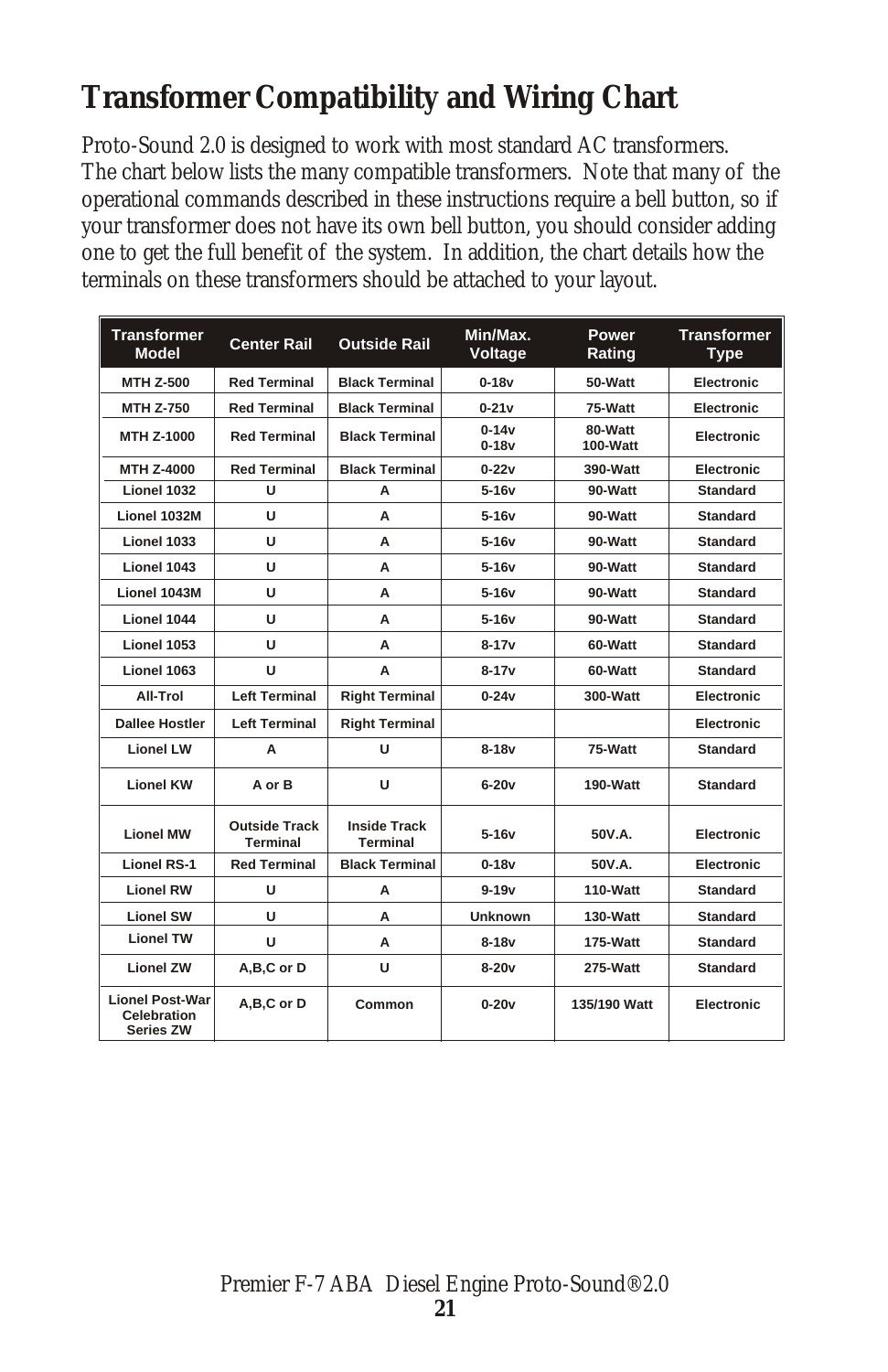# **Additional Features Accessible With The DCS Remote Control System**

(Additional equipment required)

While conventional mode operation of a Proto-Sound 2.0 engine yields wonderfully realistic sound and several train control features, command mode operation allows the user to access a world of command functions never before accessible to O Gauge railroaders. With the addition of the DCS Remote Control System (including a DCS remote handheld and Track Interface Unit) users gain many advanced features, including:

> •DCS Proto-Speed Control - Establishes desired locomotive speed in scale miles per hour increments via a thumbwheel control and allows operator to set maximum speed and acceleration/deceleration rates

> •ProtoSmoke® Variable Output Control - Controls how much smoke each engine outputs and matches smoke to locomotive speed

•Locomotive Lighting Control - Controls locomotive headlights, marker and interior lights, beacon lights, ditch lights, and MARS lights

•Emergency Stop-Single button push stops all Proto-Sound 2.0 trains but does not turn off the power

•One Touch Global Mute/UnMute-Single button mutes or unmutes all DCS-controlled locomotives' user-defined actions, including sound, lights, and smoke

•Proto-Dispatch Operation-Public Address-like feature allows users to speak through locomotive speaker during operation

•Proto-Cast-Allows users to play audio recordings through locomotive speaker during operation

•Proto-Doppler Sound Effects Set Up-Users can configure locomotive for Doppler Operation, including setting distance points for Doppler start, repeat, and stop modes

•Independent Volume Control of Engine Sounds, Bell, Horn & Whistle for each Locomotive

•Control up to 50 different DCS-Equipped Locomotives at one time with multiple TIUs

•Proto-Effects™ Set Up-User can select individual Proto-Effects™ operations to be active or inactive, including cab chatter, train wreck sounds, coupler sounds, Direction Control Set Up-User can set initial individual start-up direction (start in forward or reverse) for doubleheading operations

•Locomotive Consist Set-up-User can determine locomotive values for consist make-ups, allowing multiple locomotives belonging to a consist to operate together